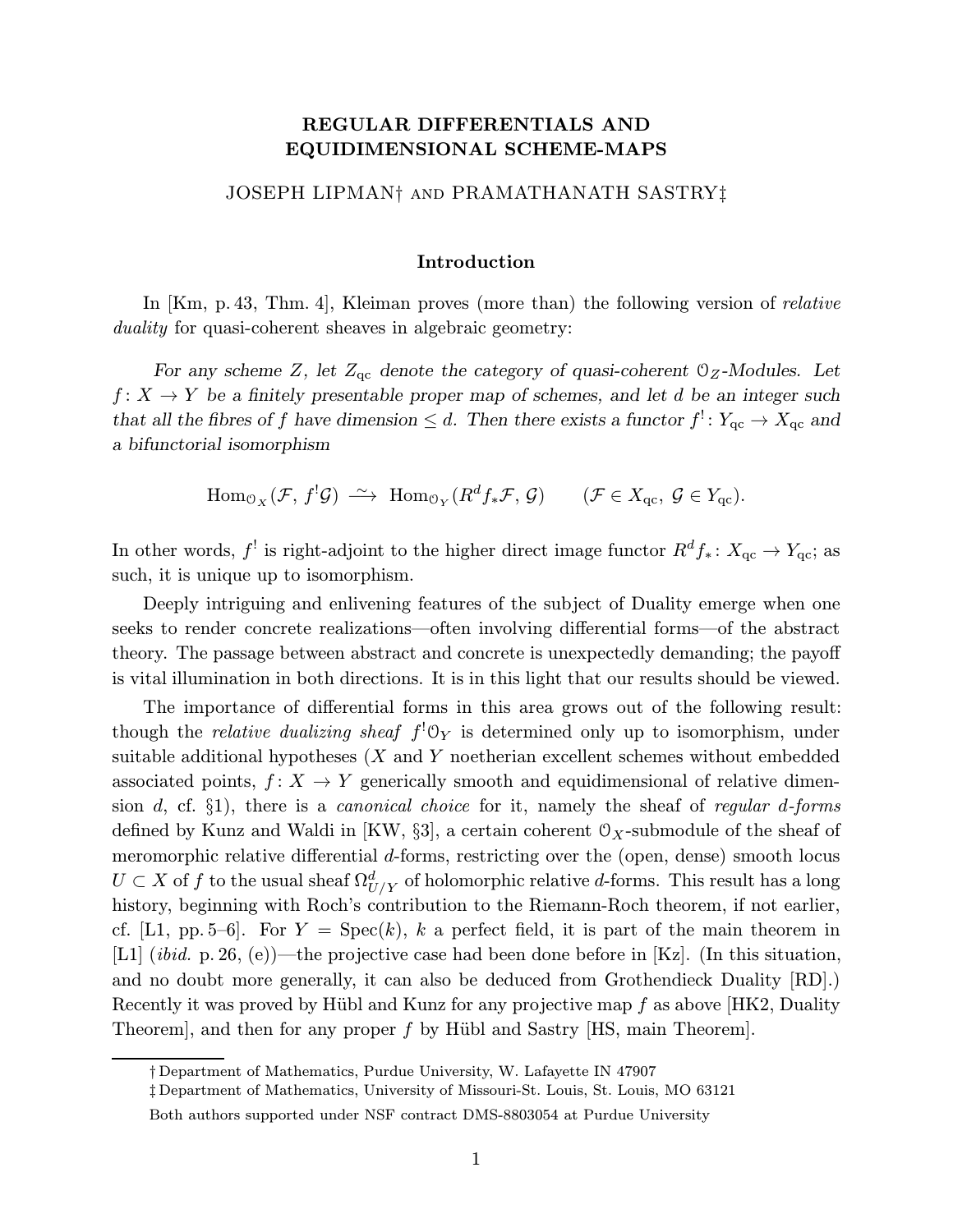Now fix a base scheme S, and restrict attention to those S-schemes Z whose structure map  $g: Z \to S$  is proper and satisfies the "additional hypotheses" in the preceding paragraph. Let  $\omega_Z \cong g^0 \mathcal{O}_S$  be the canonical dualizing sheaf of regular differential forms. A motivating problem is: given a suitably restricted map  $f: X \to Y$  of such S-schemes, relate  $\omega_X$  to  $\omega_Y$  by invariants of f. There is a fascinating interplay between this global question and local functorial properties of *residues*, such as are given by  $(R3)$ ,  $(R4)$ , and  $(R10)$  in [RD, pp. 197–199]. The case where f is finite and flat leads to generalizations of (R10) like the "trace formula" of [L2, p. 92, Thm. 4.7.1]. The case of a closed immersion, treated in [L1, §13], leads to generalizations of (R3), cf. [ibid., p. 117, Thm. 13.12]. Here we consider the case where f satisfies the "additional hypotheses." This case will involve a local version of (R4). The territory is not undiscovered, but still rather unexplored; our emphasis will be on bringing out the inherent local-global relationships.

Suppose then that f has relative dimension d and that  $Y \to S$  has relative dimension n, so that  $X \to S$  has relative dimension  $n+d$ . Let  $\omega_f$  be the canonical dualizing sheaf for f. The right-adjointness property of  $f^!$  leads directly to a natural isomorphism  $\omega_X \nightharpoonup f^! \omega_Y$ , and hence (cf. §2) to a natural map

$$
\eta: f^*\omega_Y \otimes \omega_f \to \omega_X = f^!\omega_Y.
$$

This  $\eta$  is an *isomorphism* if, for example,  $Y \to S$  is flat, with Gorenstein fibres (so that  $\omega_Y$  is invertible); or if f is flat and locally projective, with Cohen-Macaulay fibres (cf. Remark  $(2.3)$ ). In particular, the case where f is flat and finite contains the classical "Hurwitz formula." So we have in these circumstances some kind of solution to our motivating problem (given implicitly in  $|V, p. 396, Cor. 2|$ , and more explicitly in  $|Km, p. 57, Remark (vii)|$ ). But what does the abstractly-defined map  $\eta$  look like in concrete terms?

Assume for simplicity that  $X, Y$ , and  $S$  are reduced and irreducible, with function fields  $k(X)$ ,  $k(Y)$ , and  $k(S)$ . Then  $\omega_f$  is a subsheaf of the constant sheaf  $\Omega_{k(X)/k(Y)}^d$ , and similarly  $\omega_X \subset \Omega^{n+d}_{k(X)/k(S)}$  and  $\omega_Y \subset \Omega^n_{k(Y)/k(S)}$ . Using only local methods (i.e., commutative algebra), Hübl shows in  $[H2, p.216, Thm. 1]$  that the image of the natural composed map

$$
f^*\omega_Y \otimes \omega_f \to f^*\Omega^n_{k(Y)/k(S)} \otimes \Omega^d_{k(X)/k(Y)} \to \Omega^{n+d}_{k(X)/k(S)}
$$

lies in  $\omega_X$ . Thus there is a down-to-earth map

$$
\varphi\colon f^*\omega_Y\otimes \omega_f\to \omega_X\,.
$$

Hübl shows further [ibid., p. 221, Cor. 2] that  $\varphi$  is an *isomorphism* at any point  $x \in X$ such that f is Cohen-Macaulay at x and g is Cohen-Macaulay at  $f(x)$ ,<sup>1</sup> or such that g is Gorenstein at  $f(x)$ . So here again is a solution—local, and concrete—to our problem.

<sup>&</sup>lt;sup>1</sup> This restriction on *a* is superfluous.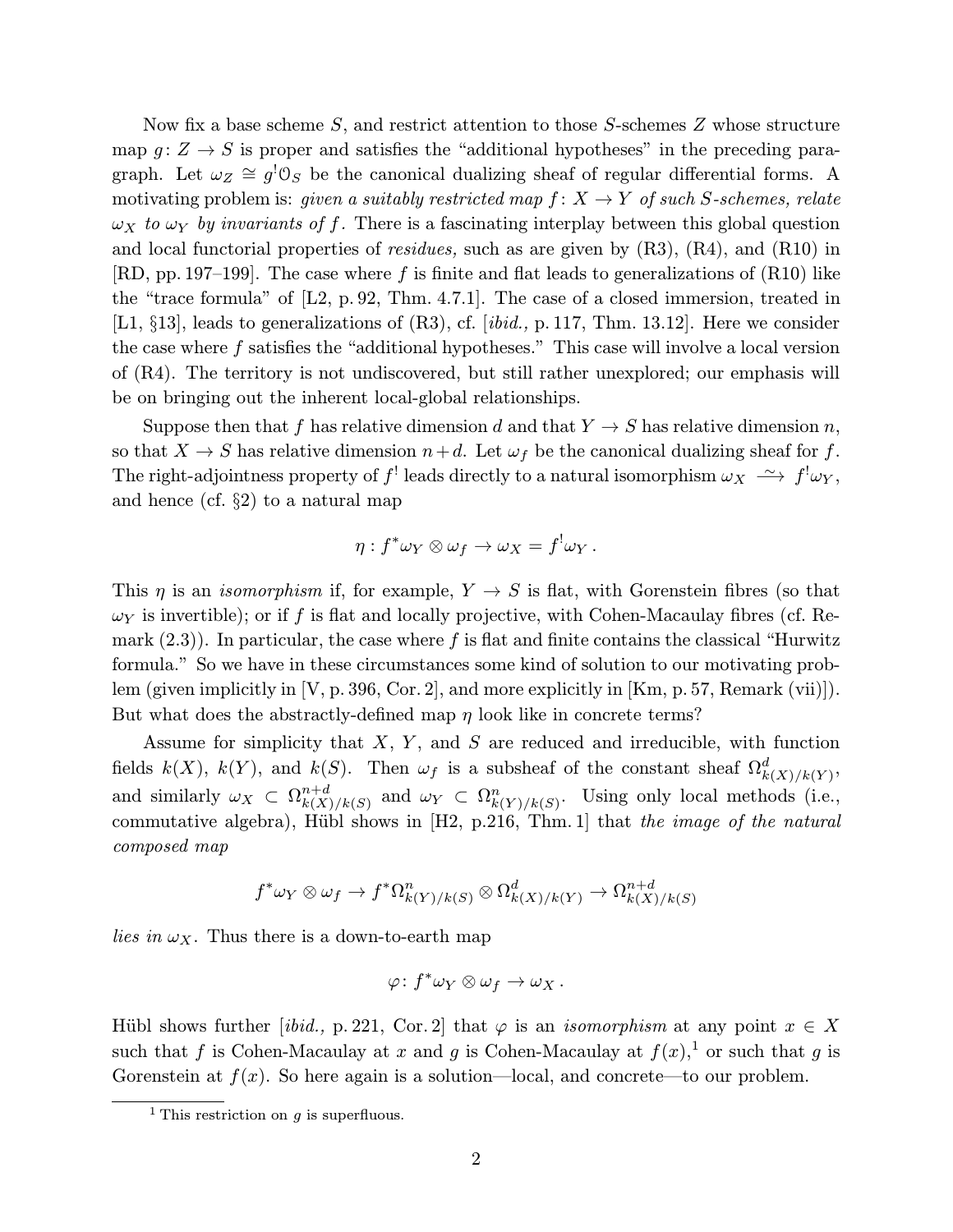Our **main result** Theorem (4.1) asserts, in essence, that  $\eta = \varphi$ . Thus the global, functorial perspective and the local, algebraic perspective complement each other.

We close this Introduction with a few remarks about the proof of Theorem  $(4.1)$ . It suffices to compare the stalks  $\eta_x$  and  $\varphi_x$  at a closed point x of X at which f is smooth and such that g is smooth at  $f(x)$ ; and since all the relevant data are compatible with flat base change, cf.  $(2.2.6)$ , we may therefore assume that  $S = \text{Spec}(k)$ , where  $k = k(S)$ , and that furthermore the maps  $X \to Y$  and  $Y \to S$  are smooth. In this case one could, presumably, find a *global* proof of the Theorem by working with the definition of the isomorphisms  $f^{!} \mathbb{O}_Y \stackrel{\sim}{\longrightarrow} \omega_f = \Omega^d_{X/Y}$  etc. described in [Km, p.55, Prop. (22)] (based on [V, p. 397, Thm. 3])—and verifying that those isomorphisms coincide with the ones from [HS] which we have been using up to now. However, in the above-mentioned spirit, we will base our proof on the interconnection between global duality and local residues, as expressed fundamentally by the Residue Theorem, which in various degrees of generality is a principal result in  $[Kz]$ ,  $[L1]$ ,  $[HK2]$ , and  $[HS]$ . (We need a still more general version, given in  $(4.2.2)$ .)

By local duality, we can determine that  $\eta_x = \varphi_x$  after applying local cohomology  $H_x^{n+d}$  and the residue map  $res_x: H_x^{n+d}(\Omega_{X/k}^{n+d}) \to k$ , cf. e.g., [L1, §7]. Set  $R := \mathcal{O}_{X,x}$  and  $A := \mathcal{O}_{Y, f(x)}$ ; let  $\mathbf{s} = (s_1, \ldots, s_n)$  be a system of parameters in A, and extend s to a system of parameters  $(\mathbf{s}, \mathbf{t})=(s_1,\ldots,s_n, t_1 \ldots, t_d)$  in R. The key point is to show that for  $\xi_1 \in \Omega^n_{A/k}$  and  $\xi_2 \in \Omega^d_{R/A}$ , the image of the generalized fraction (cf. §3)

$$
\begin{bmatrix} \xi_1 \otimes \xi_2 \\ \mathbf{s}, \mathbf{t} \end{bmatrix} \in H_x^{n+d}(f^*\omega_Y \otimes \omega_f)
$$

under the composition

$$
H^{n+d}_x(f^*\omega_Y\otimes \omega_f)\xrightarrow{\eta_x} H^{n+d}_x(\omega_X)\xrightarrow{\text{res}_x} k
$$

is

$$
\text{res}_{f(x)}\left[\left(\text{Res}_{R/A}\left[\frac{\xi_2}{\mathbf{t}}\right]\right)\xi_1\right]
$$

where the residue  $\text{Res}_{R/A}[\ ] \in A$  is as in [L2, p. 19, (1.9)]. (N.B. This is a *local* characterization of the *globally defined* map  $\eta$ .) This requires, among other things, a transitivity relation for cohomology with supports, given in §3.

The desired conclusion then follows, because in  $[H1, p. 102, Cor. (7.9)]$  Hübl has proved a similar transitivity formula for residues, with  $\varphi$  in place of  $\eta$ .

What we just described is our original argument. R. Hübl has made us aware that the residue formalism recently developed by him and E. Kunz in [HK1] is very well suited to the present context. For example, it makes the reduction to smoooth points unnecessary. Therefore the argument given in §4, though basically the same as the foregoing one, will make use of the Hübl-Kunz approach to residues.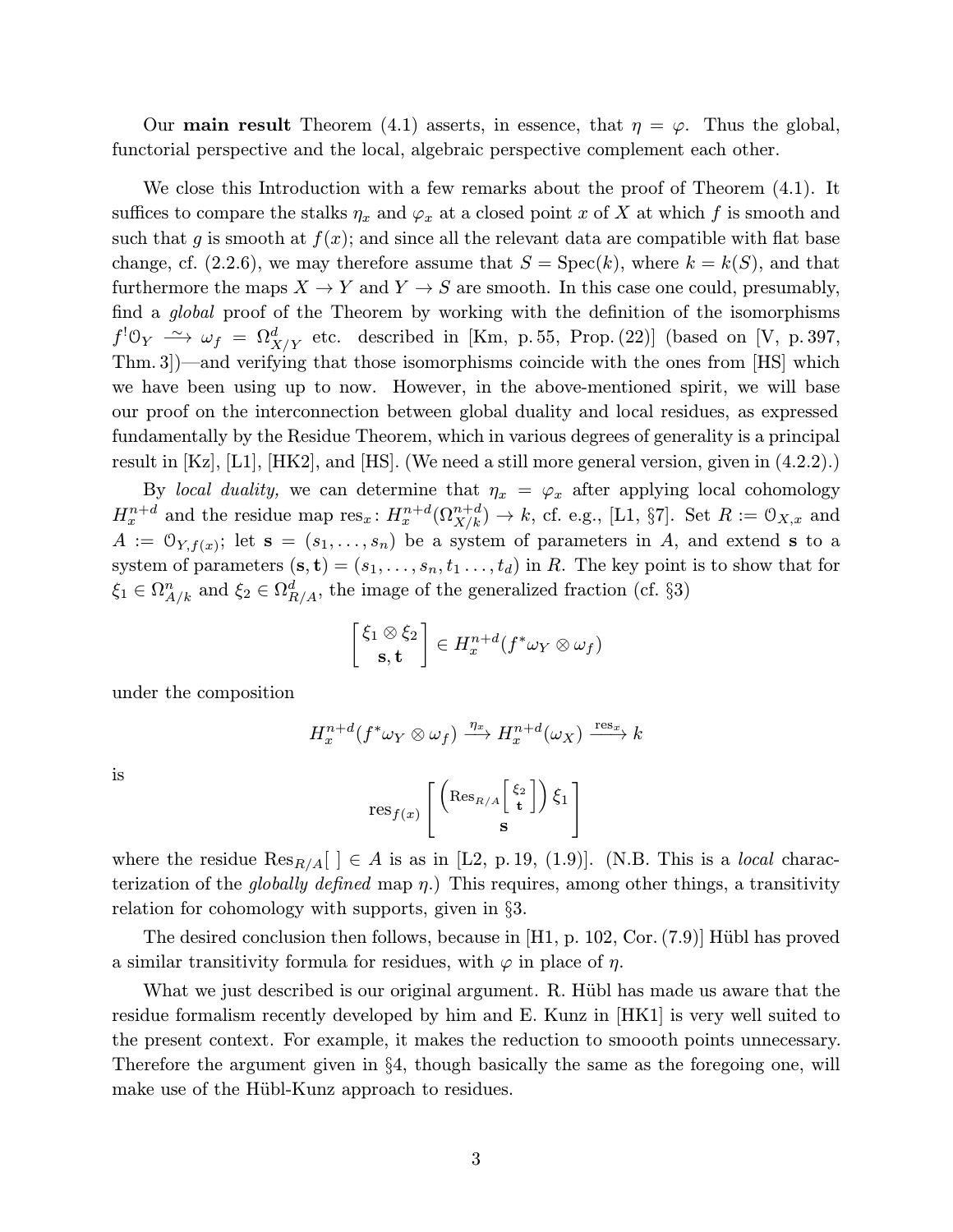#### §1. Preliminaries

For any scheme Z,  $Z_{\text{qc}}$  denotes the category of quasi-coherent (sheaves of)  $\mathcal{O}_Z$ -Modules.

A locally finitely presentable (lfp) scheme-map  $f: X \rightarrow Y$  is said to be *generically* smooth if f is smooth at each maximal point x of X, i.e., at the generic point of each irreducible component of X. (This means that f is flat at x and that, with  $y = f(x)$ , the local ring of x on the fibre  $f^{-1}(y)$  is a field, separable over the residue field at y.) Equivalently,  $f$  is generically smooth if the (open) subset of  $X$  where  $f$  is smooth is dense in  $X$  [EGA IV,  $(12.1.7)$ ].

An lfp scheme-map  $f: X \to Y$  is said to be *equidimensional* if f takes each maximal point of X to a maximal point of Y, and if there exists an integer  $d$  such that every component of every non-empty fibre of f has dimension d. Such a d is called the relative dimension of f.

Let  $\mathfrak C$  be the category whose objects are noetherian excellent schemes without embedded associated points (i.e., every associated point is maximal), and whose morphisms are finite-type (hence lfp) generically smooth equidimensional scheme-maps. Let  $\mathfrak{C}^d$  consist of all morphisms in  $\mathfrak C$  of relative dimension d. If  $f: X \to Y$  is in  $\mathfrak C^d$  and  $g: Y \to S$  is in  $\mathfrak C^n$ , then one checks, using e.g. [EGA IV, (13.3.1), b)], that  $gf: X \to S$  is in  $\mathfrak{C}^{n+d}$ .

To any  $f\colon X\to Y$  in  $\mathfrak{C}^d$ , Kunz and Waldi have associated a coherent  $\mathfrak{O}_X\text{-Module }\omega_f^d$  the sheaf of *regular differential forms of f* (with respect to the trivial differential algebra  $\Omega = \mathcal{O}_Y$ ) of degree d. (Cf. [KW, p. 45, 3.2b), and p. 51]; or, for a quick survey, [H2, pp. 214–215].) This is a subsheaf of the sheaf of meromorphic differentials  $\mathcal{M}_X(\Omega^d_{X/Y})$ defined in [EGA IV,  $(20.1.3)$ ].

Let  $f: X \to Y$  be a proper map in  $\mathfrak{C}^d$ , and let  $(f^!, t_f)$  be a *d*-dualizing pair ([Km, p. 41, Definition 1]), i.e.,  $f' : Y_{qc} \to X_{qc}$  is a functor right-adjoint to  $R^d f_*$ , and  $t_f : R^d f_* f' \to id$ is the corresponding functorial map. The main results in [HS] yield:

(1.1) THEOREM. There is a canonical isomorphism of  $\mathcal{O}_X$ -Modules

$$
\gamma_f: \omega^d_f \, \xrightarrow{\sim} \, f^! \mathbb{O}_Y \, .
$$

(1.2) Example. If  $d = 0$ ,  $X = \text{Spec}(B)$ ,  $Y = \text{Spec}(A)$ , then the total ring of fractions L of B is étale over the total ring of fractions K of A, so we have the usual trace map tr:  $L \to K$ ; and  $\gamma_f$  is the sheafification of the B-module isomorphism

$$
\{x \in L \mid \text{tr}(xB) \subset A\} \stackrel{\sim}{\longrightarrow} \text{Hom}_A(B, A)
$$

which takes x to the map  $y \mapsto \text{tr}(xy)$ .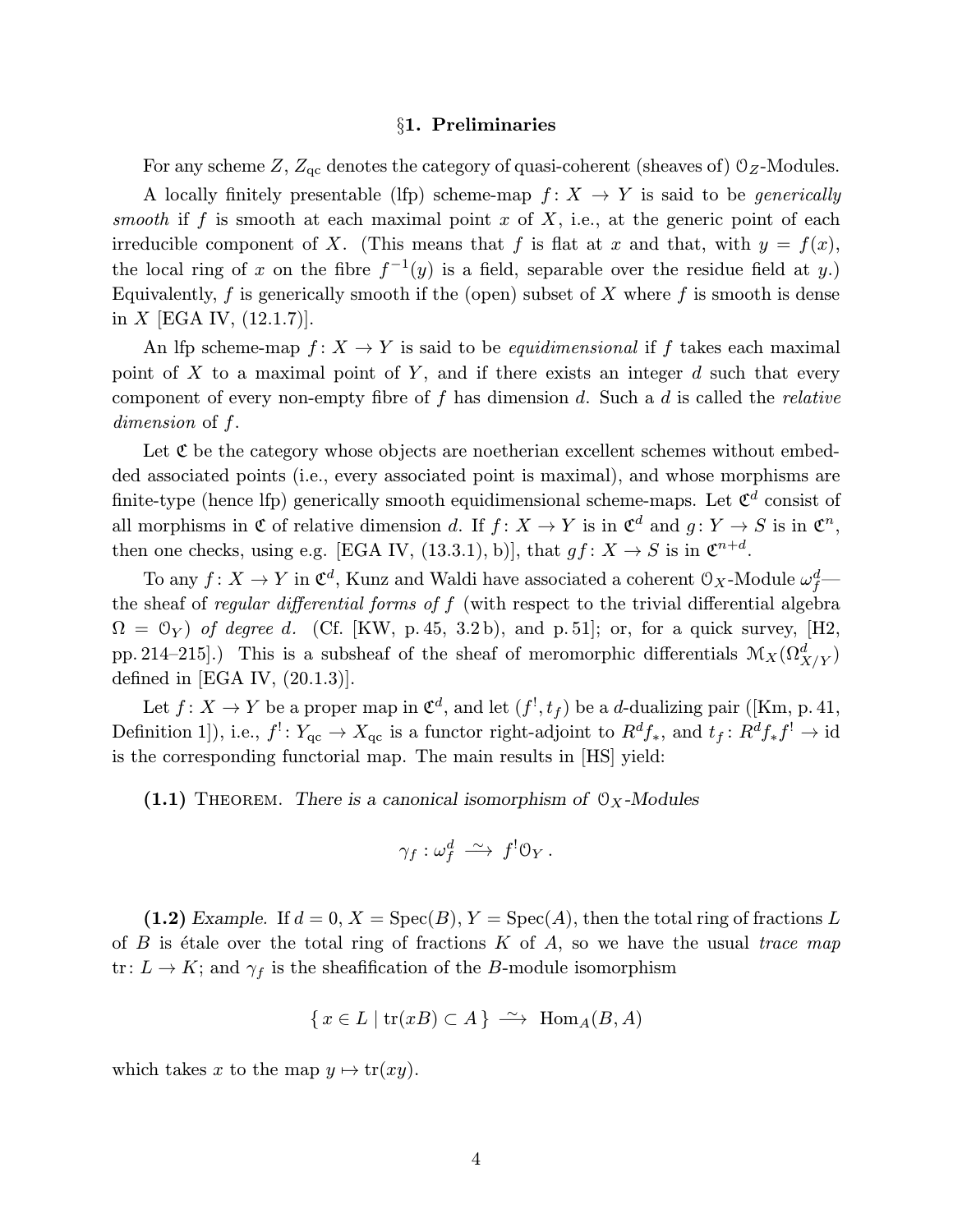## §2. An abstract transitivity relation

Fix a proper finitely presentable map  $f: X \to Y$  of schemes (not necessarily noetherian). Let d be an integer such that the fibres of f are all of dimension  $\leq d$ , let  $(f<sup>1</sup>, t<sub>f</sub>)$ be a d-dualizing pair [Km, p. 43, Thm. 4], and set

$$
\omega_f = f^! \mathcal{O}_Y.
$$

In this section we define a canonical functorial map

$$
\eta_f(\mathcal{F}) : f^* \mathcal{F} \otimes_{\mathcal{O}_X} \omega_f \to f^! \mathcal{F} \qquad (\mathcal{F} \in Y_{\mathrm{qc}}),
$$

and prove its compatibility with flat base change.<sup>2</sup> (The section heading refers to the special case where  $\mathcal{F} = \omega_g$  for suitable  $g \colon Y \to Z$ , so that  $f^! \mathcal{F} \cong \omega_{gf}$  [Km, p. 57, Remark  $(vii)$ ].

(2.1) Here is the definition of  $\eta_f$ . In the following diagram, with  $\int_f = t_f(\mathbb{O}_Y)$ , the map  $F_f(\mathcal{F})$  is a natural *isomorphism*, to be described in a moment. The defining rightadjointness property of  $(f<sup>!</sup>, t<sub>f</sub>)$  guarantees then that there is a unique map  $\eta_f(\mathcal{F})$ —clearly functorial in  $\mathcal{F} \in Y_{\text{qc}}$ —making the diagram commute.

(2.1.1) 
$$
R^{d}f_{*}(f^{*}\mathcal{F} \otimes_{\mathcal{O}_{X}} \omega_{f}) \xrightarrow{R^{d}f_{*}(\eta_{f}(\mathcal{F}))} R^{d}f_{*}(f^{!}\mathcal{F})
$$
  
\n $F_{f}(\mathcal{F}) \uparrow \simeq \qquad \qquad \downarrow t_{f}(\mathcal{F})$   
\n $\mathcal{F} \otimes_{\mathcal{O}_{Y}} R^{d}f_{*}\omega_{f} \xrightarrow{\text{id} \otimes \int_{f}} \mathcal{F} \otimes_{\mathcal{O}_{Y}} \mathcal{O}_{Y}$ 

The functorial map

$$
F_f(\mathcal{F}) : \mathcal{F} \otimes_{\mathcal{O}_Y} R^d f_* \omega_f \to R^d f_* (f^* \mathcal{F} \otimes_{\mathcal{O}_X} \omega_f) \qquad (\mathcal{F} \in Y_{\mathrm{qc}})
$$

is defined by setting  $\mathcal{E} = \omega_f$  in the natural composition

$$
G_f(\mathcal{F}, \mathcal{E}) : \mathcal{F} \otimes_{\mathcal{O}_Y} R^d f_* \mathcal{E} \to f_* f^* \mathcal{F} \otimes_{\mathcal{O}_Y} R^d f_* \mathcal{E} \to R^d f_* (f^* \mathcal{F} \otimes_{\mathcal{O}_X} \mathcal{E})
$$

where E is any  $\mathcal{O}_X$ -Module, the first map arises from the canonical map  $\mathcal{F} \to f_* f^* \mathcal{F}$ , and the second one ("cup product") from [EGA III, p. 58, (12.2.2.1)]. This  $G_f(\mathcal{F}, \mathcal{E})$  is an isomorphism, to verify which observe that:

(a) The question is local (check, or refer to Lemma (2.2.3) below), so we may assume that Y is affine, say  $Y = \text{Spec}(A)$ , and that  $\mathcal{F} = \tilde{M}$ , the  $\mathcal{O}_Y$ -Module corresponding to an A-module M.

 $2$  This map is implicit in [V, p. 396, Proof of Cor. 2].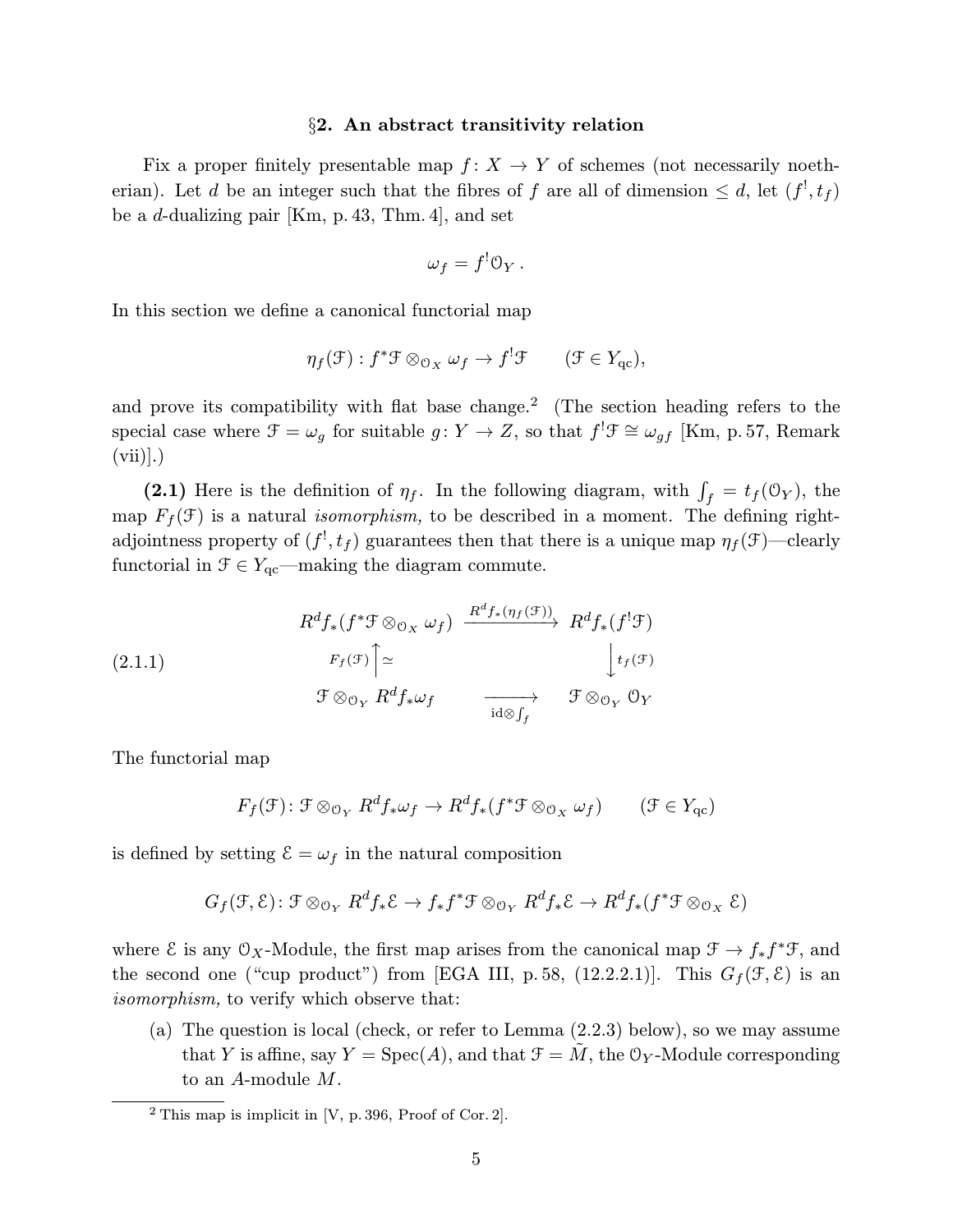(b) The map  $f$ , being proper, is quasi-compact and separated, and so for any affine open subset U of Y, cohomology on  $f^{-1}U$  commutes with (filtered) direct limits [Kf, p. 641, Thm.8]; it follows directly—or by [ibid., p. 643, Cor.11]—that all the higher direct images  $R^if_*$  commute with direct limits. Hence, since M is a direct limit of finitely presentable A-modules [GD, p. 133, (6.3.1.4)], we can reduce to where  $M$  itself is finitely presentable, i.e., there exists an exact sequence

$$
\mathcal{O}_{Y}^{m} \to \mathcal{O}_{Y}^{n} \to \mathcal{F} \to 0 \qquad (m, n \in \mathbb{N}).
$$

(c) Both the functors  $\mathcal{F} \otimes_{\mathcal{O}_Y} R^d f_* \mathcal{E}$  and  $R^d f_*(f^* \mathcal{F} \otimes_{\mathcal{O}_X} \mathcal{E})$  are right exact in  $\mathcal{F} \in Y_{\text{qc}}$ , because  $R^if_* = 0$  for  $i > d$  [Km, p. 43, Lemma 3].

Applying  $G_f(-, \mathcal{E})$  to the exact sequence in (b), we can now reduce further to the case  $\mathcal{F} = \mathcal{O}_Y$ , which is covered by [EGA III, p. 58, (12.2.3)].  $\Box$ 

 $(2.2)$  (Base change) With f and d as before, consider a fibre square

$$
X' \xrightarrow{g'} X
$$
  
(2.2.1)  

$$
f' \downarrow \qquad \qquad \downarrow f
$$
  

$$
Y' \xrightarrow{g} Y
$$

i.e., a commutative square such that the associated map  $X \times_Y Y' \to X'$  is an isomorphism. We have functorial maps

(2.2.2) 
$$
g^* R^i f_* \to (R^i f'_*) g'^* \qquad (i \ge 0)
$$

corresponding via adjointness of  $g^*$  and  $g_*$  to the natural compositions

$$
R^if_* \to (R^if_*)g'_*g'^* \to g_*(R^if'_*)g'^*,
$$

cf. [EGA III, p.58, (12.2.5)].

(2.2.3) Lemma. With preceding notation, the following diagram commutes:

$$
g^*(\mathcal{F} \otimes_{\mathcal{O}_Y} R^d f_* \mathcal{E}) \xrightarrow{g^* G_f(\mathcal{F}, \mathcal{E})} g^* R^d f_*(f^* \mathcal{F} \otimes_{\mathcal{O}_X} \mathcal{E})
$$
  
\n(2.2.2)  
\n
$$
g^* \mathcal{F} \otimes_{\mathcal{O}_{Y'}} R^d f'_* g'^* \mathcal{E} \xrightarrow[G_{f'}(g^* \mathcal{F}, g'^* \mathcal{E})] R^d f'_* (f'^* g^* \mathcal{F} \otimes_{\mathcal{O}_{X'}} g'^* \mathcal{E})
$$

Proof. The functorial map  $G_f$  is defined above as a composition of two others. It will suffice to show that each of these two is "compatible with  $g^*$ ." For the first, this compatibility amounts to commutativity of the diagram of natural functorial maps

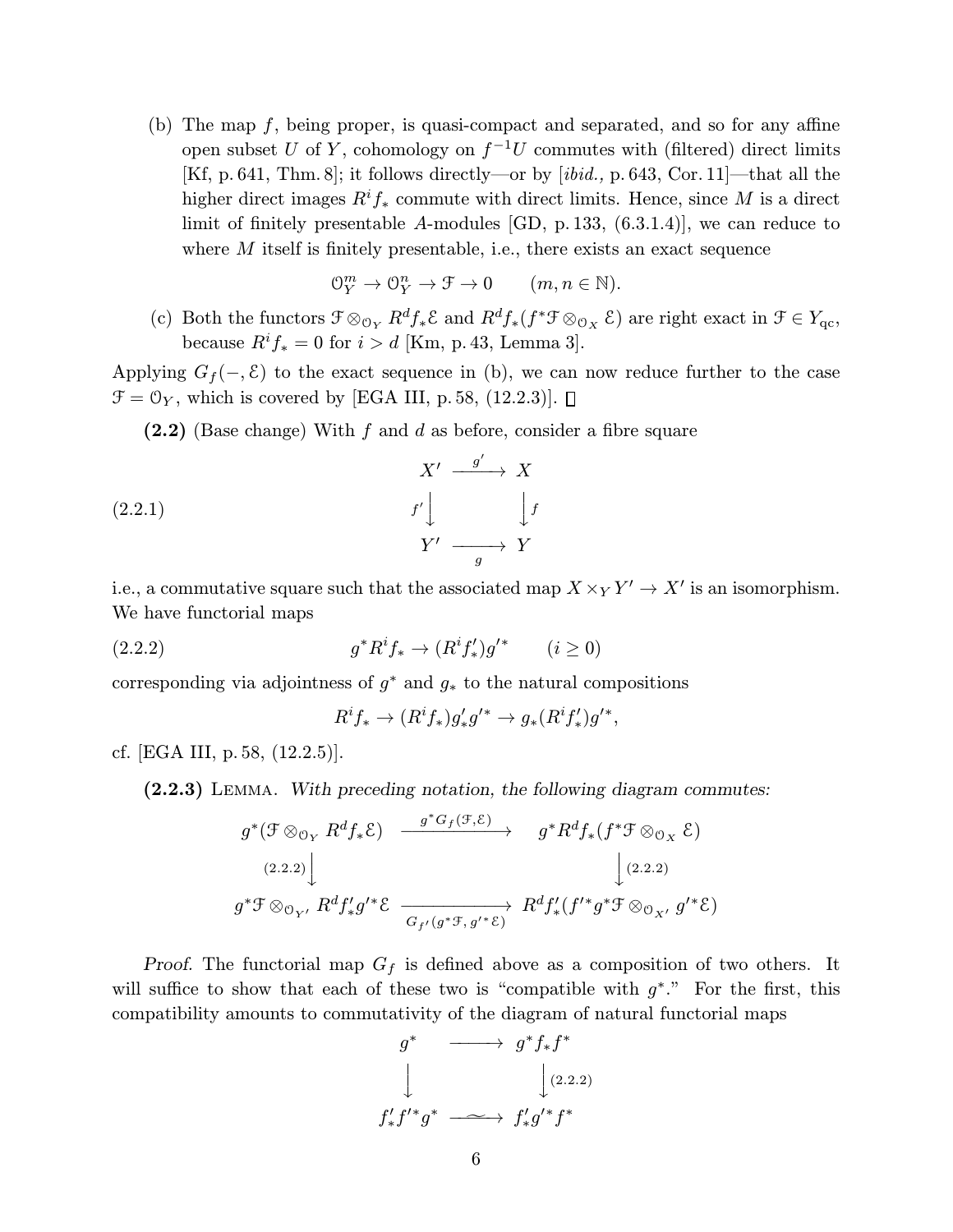which commutativity becomes apparent when the diagram is expanded naturally as follows:

$$
g^* \longrightarrow g^* f_* f^* \longrightarrow g^* f_* g'_* g'^* f^*
$$
\n
$$
\parallel \qquad \qquad \downarrow
$$
\n
$$
g^* \longleftarrow g^* g_* g^*
$$
\n
$$
g^* (fg')_* (fg')^*
$$
\n
$$
\parallel \qquad \qquad \downarrow
$$
\n
$$
g^* g_* f'_* f'^* g^* \longrightarrow g^* (gf')_* (gf')^* \longrightarrow g^* (gf')_* (fg')^*
$$
\n
$$
\downarrow \qquad \qquad \downarrow
$$
\n
$$
g^* \longrightarrow f'_* f'^* g^* \longrightarrow f'_* g'^* f^* \longleftarrow g^* g_* f'_* g'^* f^*
$$

For the second map, compatibility amounts to commutativity of the natural diagram

$$
g^*(f_*f^*\mathcal{F}\otimes R^df_*\mathcal{E}) \longrightarrow g^*R^df_*(f^*\mathcal{F}\otimes \mathcal{E})
$$
  
\n
$$
\simeq \bigcup_{(2.2.2)}
$$
  
\n
$$
g^*f_*f^*\mathcal{F}\otimes g^*R^df_*\mathcal{E} \longrightarrow R^df'_*g'^*(f^*\mathcal{F}\otimes \mathcal{E})
$$
  
\n
$$
\xrightarrow{(2.2.2)}
$$
  
\n
$$
\bigcup_{\mathbf{F}'}
$$
  
\n
$$
f'_*g'^*f^*\mathcal{F}\otimes R^df'_*g'^*\mathcal{E} \longrightarrow R^df'_*(g'^*f^*\mathcal{F}\otimes g'^*\mathcal{E})
$$

i.e., to commutativity of the adjoint diagram (where  $\mathcal{D} = f^* \mathcal{F})$ 

$$
f_* \mathcal{D} \otimes R^d f_* \mathcal{E} \longrightarrow R^d f_* (\mathcal{D} \otimes \mathcal{E})
$$
  
\n
$$
\downarrow \qquad \qquad \downarrow
$$
  
\n
$$
g_*(g^* f_* \mathcal{D} \otimes g^* R^d f_* \mathcal{E}) \qquad \qquad g_* R^d f'_* g'^* (\mathcal{D} \otimes \mathcal{E})
$$
  
\n
$$
\downarrow \qquad \qquad \downarrow
$$
  
\n
$$
g_*(f'_* g'^* \mathcal{D} \otimes R^d f'_* g'^* \mathcal{E}) \longrightarrow g_* R^d f'_* (g'^* \mathcal{D} \otimes g'^* \mathcal{E})
$$

But this last diagram—without its middle row—is just the sheafification of the following natural diagram of *presheaves* on Y (U being any open subset of Y, and  $V = g^{-1}U$ ), a diagram whose commutativity results from [EGA III, p. 53,  $(12.1.5)$ ]:<sup>3</sup>

$$
H^{0}(f^{-1}U, \mathcal{D}) \otimes_{\Gamma(U, \mathcal{O}_{Y})} H^{d}(f^{-1}U, \mathcal{E}) \longrightarrow H^{d}(f^{-1}U, \mathcal{D} \otimes_{\mathcal{O}_{X}} \mathcal{E})
$$
  
\n
$$
\downarrow \qquad \qquad \downarrow
$$
  
\n
$$
H^{0}(f'^{-1}V, g'^{*}\mathcal{D}) \otimes_{\Gamma(V, \mathcal{O}_{Y'})} H^{d}(f'^{-1}V, g'^{*}\mathcal{E}) \longrightarrow H^{d}(f'^{-1}V, g'^{*}\mathcal{D} \otimes_{\mathcal{O}_{X'}} g'^{*}\mathcal{E})
$$

Filling in of details is left to the reader.  $\Box$ 

 $\overline{3}$  See also (III) in (4.5) below for an explicit description of the cup product.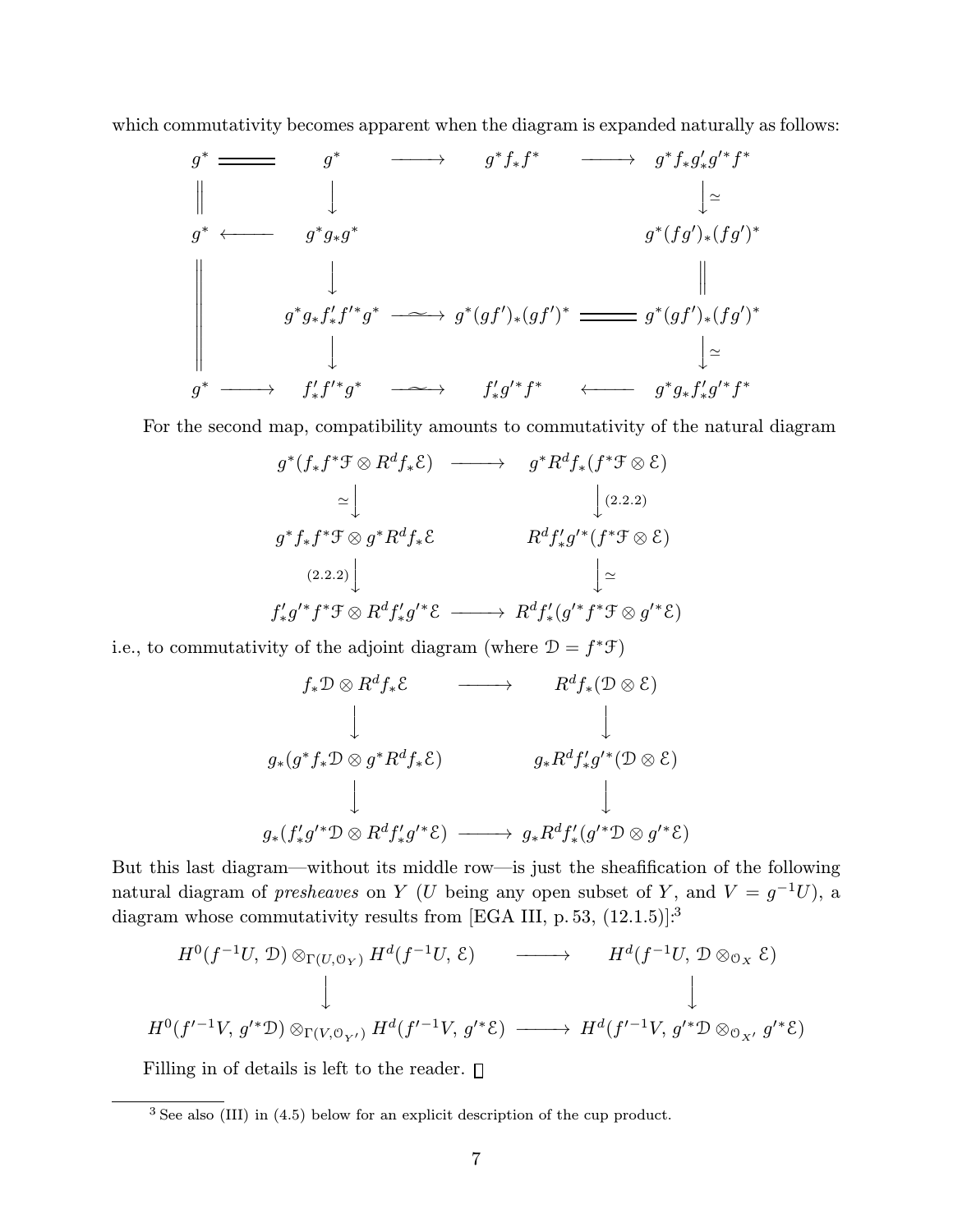Assume now that g is flat. Then the maps in  $(2.2.2)$  are all *isomorphisms* [EGA III, (1.4.15)]. And from [Km, p. 44, Thm. 5] and its proof we get a functorial isomorphism

$$
(2.2.4) \t\t\t g'^*f' \xrightarrow{\sim} f'^!g^*
$$

which at any  $\mathcal{F} \in Y_{\text{qc}}$  is the unique map such that the following diagram commutes:

$$
(2.2.5)
$$
\n
$$
R^{d}f'_{*}(g'^{*}f^{!}\mathcal{F}) \xrightarrow{R^{d}f'_{*}(2.2.4)} R^{d}f'_{*}(f'^{!}g^{*}\mathcal{F})
$$
\n
$$
(2.2.5)
$$
\n
$$
g^{*}R^{d}f_{*}f^{!}\mathcal{F} \xrightarrow{g^{*}(t_{f}(\mathcal{F}))} g^{*}\mathcal{F}
$$

In particular, we have (taking  $\mathcal{F} = \mathcal{O}_Y)$  a canonical isomorphism

$$
(2.2.4)_{\omega} \t\t g'^* \omega_f \xrightarrow{\sim} \omega_{f'}.
$$

(2.2.6) PROPOSITION (Compatibility of  $\eta_f$  with flat base change). Let f and d be as before, let



be a fibre square with g flat, and let  $(f^!, t_f)$  and  $(f'^!, t_{f'})$  be d-dualizing pairs for f and f' respectively. Then for every  $\mathcal{F} \in Y_{qc}$ , the following diagram, with vertical isomorphisms arising from (2.2.4), commutes:

$$
g'^{*}(f^{*}\mathcal{F} \otimes_{\mathcal{O}_{X}} \omega_{f}) \xrightarrow{g'^{*}(\eta_{f}(\mathcal{F}))} g'^{*}f^{!}\mathcal{F}
$$

$$
\simeq \downarrow \qquad \qquad \downarrow \simeq
$$

$$
f'^{*}g^{*}\mathcal{F} \otimes_{\mathcal{O}_{X}} \omega_{f'} \xrightarrow{\eta_{f'}(g^{*}\mathcal{F})} f'^{!}g^{*}\mathcal{F}
$$

Proof. Let  $\eta: f' * g * \mathcal{F} \otimes_{\mathcal{O}_X} \omega_{f'} \to f' \mathcal{G} * \mathcal{F}$  be the unique map such that the diagram

$$
g'^{*}(f^{*}\mathcal{F} \otimes_{\mathcal{O}_{X}} \omega_{f}) \xrightarrow{g'^{*}(\eta_{f}(\mathcal{F}))} g'^{*}f^{!}\mathcal{F}
$$

$$
\simeq \bigcup_{f'^{*}g^{*}\mathcal{F} \otimes_{\mathcal{O}_{X}} \omega_{f'}} \xrightarrow{\qquad \qquad \eta \qquad \qquad } f'^{!}g^{*}\mathcal{F}
$$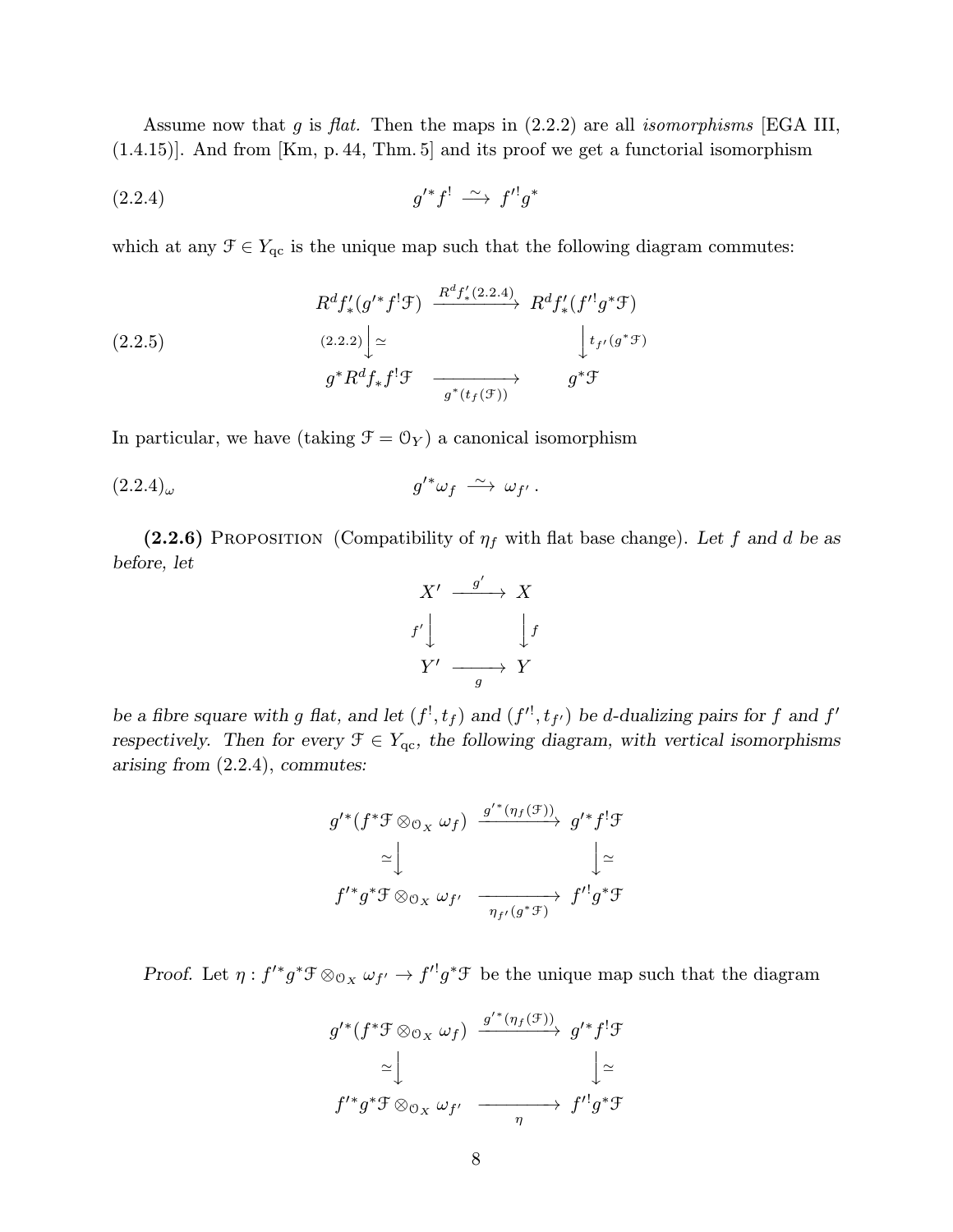commutes. Our task is to show that  $\eta = \eta_{f'}(g^*\mathcal{F})$ , i.e., that the following diagram commutes (cf.  $(2.1.1)$ ):

$$
R^{d}f'_{*}(f'^{*}g^{*}\mathcal{F}\otimes_{\mathcal{O}_{X'}}\omega_{f'})\xrightarrow{R^{d}f'_{*}(\eta)} R^{d}f'_{*}(f'^{!}g^{*}\mathcal{F})
$$
  
\n
$$
F_{f'}(g^{*}\mathcal{F})\uparrow \simeq \qquad \qquad \downarrow t_{f'}(g^{*}\mathcal{F})
$$
  
\n
$$
g^{*}\mathcal{F}\otimes_{\mathcal{O}_{Y'}}R^{d}f'_{*}\omega_{f'} \qquad \qquad \longrightarrow \qquad g^{*}\mathcal{F}\otimes_{\mathcal{O}_{Y'}}\mathcal{O}_{Y'}
$$

For this purpose, expand the diagram as follows, with all unlabeled arrows representing isomorphisms arising from  $(2.2.2)$  or  $(2.2.4)$ :



Commutativity of subdiagram (1) follows from the definition of  $\eta$ ; of (2) from functoriality of (2.2.2); of  $\circled{3}$  from Lemma 2.2.3, with  $\mathcal{E} = \omega_f$  and  $g'^* \mathcal{E} = \omega_{f'}$ , cf.  $(2.2.4)_{\omega}$ ; of  $\circled{4}$ and  $\circledS$  from the commutativity of  $(2.2.5)$ ; and of  $\circledS$  from the commutativity of  $(2.1.1)$ . Since the southwest-pointing arrows—which represent isomorphisms—can be reversed, commutativity of the outer border results.

(2.3) Remarks. 1. One checks that  $\eta_f(\mathcal{O}_Y) =$  identity; and so Proposition (2.2.6) implies that  $\eta_f(\mathcal{F})$  is an *isomorphism* whenever  $\mathcal F$  is locally free of finite rank. The same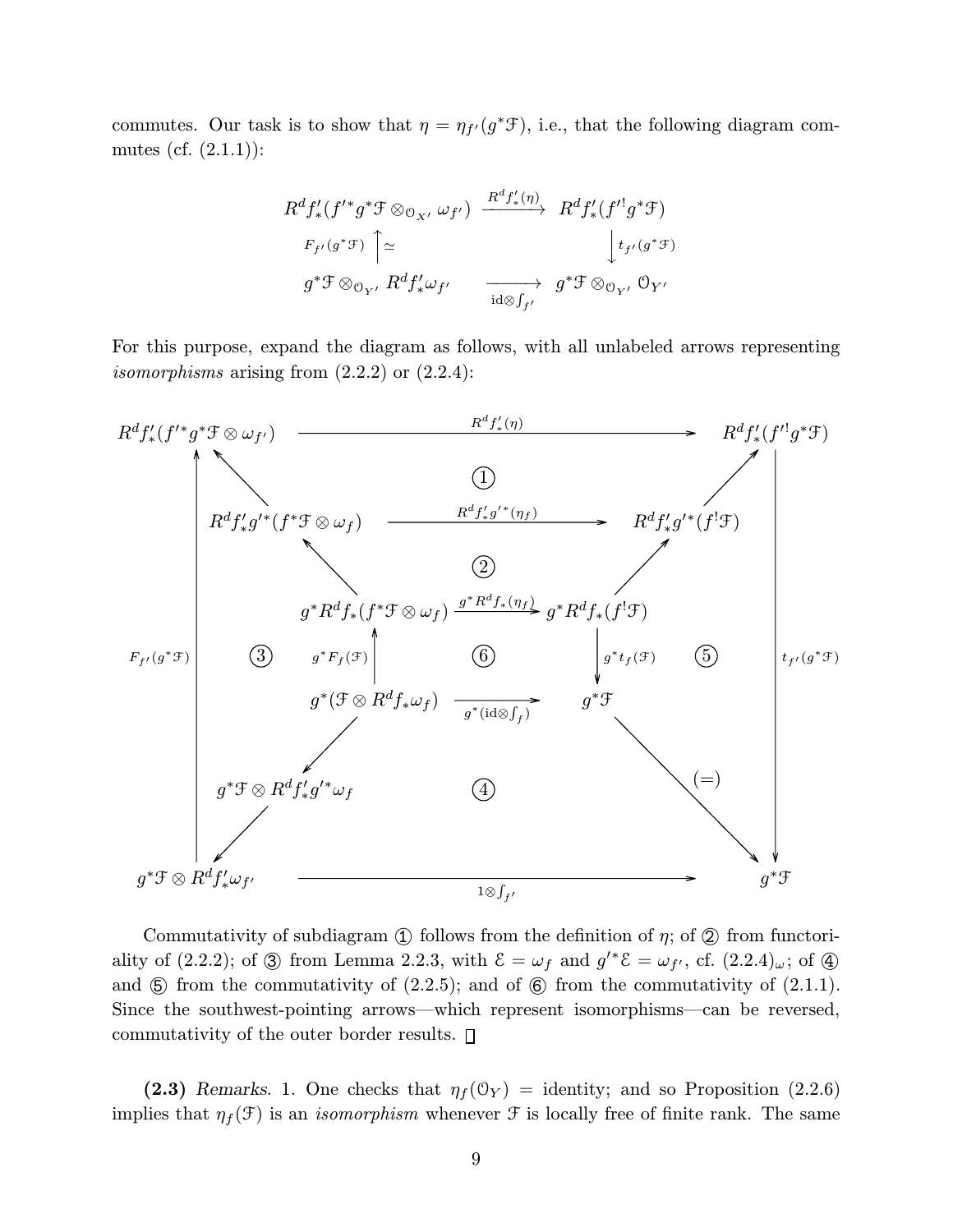holds in fact for any  $flat \mathcal{F} \in Y_{qc}$ , since any such  $\mathcal{F}$  is locally a direct limit of finite-rank free ones (by Lazard's theorem [GD, p. 163,  $(6.6.24)$ ]), and since  $f'$  commutes with direct limits [Km, p.42, Prop.2, (iv)].

2. If  $\eta_f$  is a functorial isomorphism, and if Y is quasi-separated, then  $\omega_f = f^! \mathcal{O}_Y$  is a dualizing sheaf in the sense of [Km, p. 46, Definition 6]. Indeed, since  $\eta_f$  is, as in (2.2.6), compatible with open immersions, and since for every affine open  $U \subset Y$ , quasi-coherent  $\mathcal{O}_U$ -Modules extend to quasi-coherent  $\mathcal{O}_Y$ -Modules [GD, p. 317, (6.9.2)], therefore  $\eta_{f|U}$  is an isomorphism, and we conclude via [Km, p. 47, Prop. 8, (ii)  $\Rightarrow$  (i)].

Conversely—and with no assumption on  $Y$ —if a dualizing sheaf exists, then for all open  $U \subset Y$ ,  $\eta_{f|U}$  is the isomorphism in [Km, p. 46, Definition 6].<sup>4</sup> This need only be verified (trivially) at  $\mathcal{O}_Y$ , because all the functors in sight preserve epimorphisms and arbitrary direct sums, and all the maps involved are compatible with open immersions.

Dualizing sheaves exist, for example, whenever Y is the spectrum of a field  $[Km, p.46]$ , Example 7 (i)]; or whenever f is flat, equidimensional, locally projective, and has Cohen-Macaulay fibres [Km, p.48, Definition 10, and p. 55, Thm. 21].

## §3 Transitivity for cohomology with supports

(3.1) Let I be an ideal in a noetherian commutative ring A. The left-exact additive functor  $\Gamma_I$  of A-modules M is given by

$$
\Gamma_I(M) := \{ m \in M \mid I^n m = 0 \text{ for some } n > 0 \}.
$$

The right-derived functors of  $\Gamma_I$ —cohomology with supports in I (or, more accurately, in Spec $(A/I)$ )—are denoted by  $H_I^i$   $(i \geq 0)$ .

If J is a second A-ideal, then

$$
\Gamma_{J+I} = \Gamma_J \circ \Gamma_I \, .
$$

As is well known (or follows from (3.2.3) below), if  $I = (t_1, \ldots, t_d)A$  and  $J = (s_1, \ldots, s_n)A$ , then

$$
H_I^p(M) = 0
$$
 for  $p > d$  and  $H_J^q(M) = 0$  for  $q > n$ ;

hence the spectral sequence associated to the decomposition (3.1.1) of  $\Gamma_{J+I}$  gives rise to a canonical isomorphism

(3.1.2) 
$$
\nu: H_J^n\big(H_I^d(M)\big) \stackrel{\sim}{\longrightarrow} H_{J+I}^{n+d}(M).
$$

The main result in this section is Proposition  $(3.3.1)$ , which describes  $\nu$  in terms of "generalized fraction" representations of elements in modules of the form  $H_I^d(M)$ .

<sup>&</sup>lt;sup>4</sup> which is presumably meant to be the identity when applied to  $\mathcal{O}_Y$ .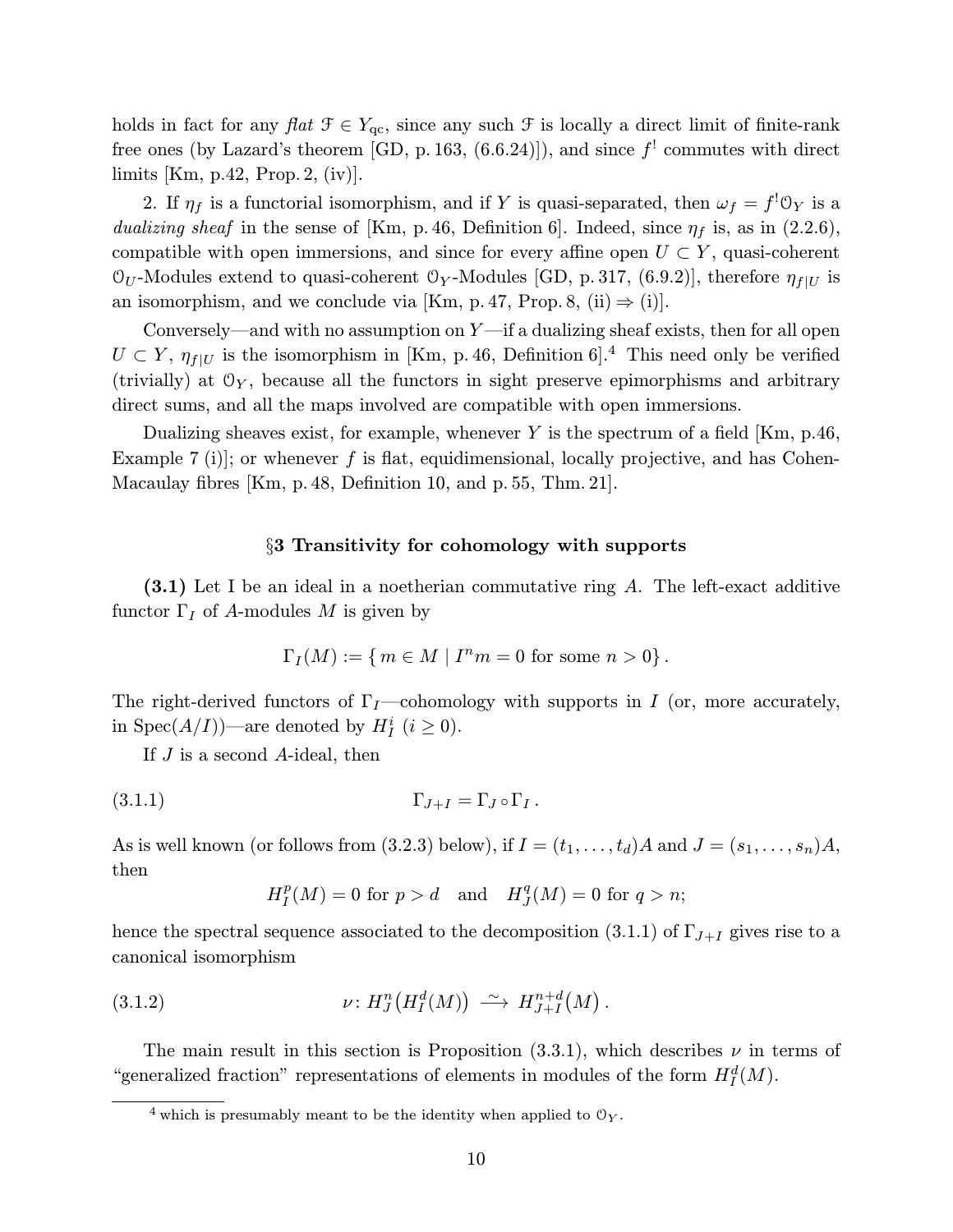(3.2) To prepare the ground, we review a few facts about cohomology with supports.

Let  $X^{\bullet}$  be a bounded-below complex of A-modules. Recall from [RD, p. 56, Cor. 5.3  $\alpha$ ] the definition of  $\mathbb{R}\Gamma_I(X^{\bullet})$ , a complex whose homology is the hyperhomology of  $X^{\bullet}$  with supports in  $I$ .

Let  $t \in A$ . For any A-module M,  $\Gamma_{tA}(M)$  is just the kernel of the natural map  $\lambda_M$  from M to the localization  $M_t$ . Moreover, if M is an injective A-module, then  $\lambda_M$  is surjective [Ha, p. 214, Lemma 3.3].

Denote by  $\mathbf{K}^{\bullet}(t)$  the complex which looks like  $A \xrightarrow{\lambda_A} A_t$  in degrees 0 and 1, and which vanishes elsewhere.

(3.2.1) LEMMA. For any  $X^{\bullet}$  in the derived category of bounded-below complexes of A-modules, and  $t \in A$ , there is a natural isomorphism

$$
\R\Gamma_{tA}(X^\bullet) \,\stackrel{\sim}{\longrightarrow}\, {\bf K}^\bullet(t)\otimes X^\bullet.
$$

Proof. Let  $\lambda := \lambda_{X} \bullet : X^{\bullet} \to X_t^{\bullet}$  be the natural map. There is an obvious map of complexes

$$
\Gamma_{tA}(X^{\bullet}) = \ker(\lambda) \stackrel{\iota}{\hookrightarrow} \mathbf{K}^{\bullet}(t) \otimes X^{\bullet}.
$$

One checks directly that if  $\lambda$  is surjective then  $\iota$  induces homology isomorphisms (i.e.,  $\iota$  is a derived-category isomorphism); so in case  $X^{\bullet}$  is *injective*, then we are done, since then the canonical map  $\Gamma_{tA}(X^{\bullet}) \to \mathbb{R}\Gamma_{tA}(X^{\bullet})$  is an isomorphism. Reduce the general case to this one by choosing an isomorphism of  $X^{\bullet}$  into an injective bounded-below complex  $E^{\bullet}$ , and noting that the resulting maps  $\mathbb{R}\Gamma_{tA}(X^{\bullet}) \to \mathbb{R}\Gamma_{tA}(E^{\bullet})$  and  $\mathbf{K}^{\bullet}(t) \otimes X^{\bullet} \to \mathbf{K}^{\bullet}(t) \otimes E^{\bullet}$  are both isomorphisms (the latter, since  $\mathbf{K}^{\bullet}(t)$  is flat and bounded, via [RD, p. 93, Lemma 4.1, part b2]).  $\Box$ 

From (3.1.1) we get an isomorphism

$$
\mathbb{R}\Gamma_{J+I} \stackrel{\sim}{\longrightarrow} \mathbb{R}\Gamma_J \circ \mathbb{R}\Gamma_I
$$

[RD, p. 60, b)]. Hence, by induction on d, the case  $d = 0$  being trivial and  $d = 1$  given by (3.2.1):

(3.2.3) COROLLARY. For any sequence  $\mathbf{t} = (t_1, \ldots, t_d)$  in A, there is a natural functorial isomorphism

$$
\alpha_{\mathbf{t}}\colon \mathbb{R}\Gamma_{\mathbf{t}A}(X^{\bullet})\longrightarrow \mathbf{K}^{\bullet}(\mathbf{t})\otimes X^{\bullet}\stackrel{\text{def}}{=} \mathbf{K}^{\bullet}(t_1)\otimes\cdots\otimes \mathbf{K}^{\bullet}(t_d)\otimes X^{\bullet};
$$

and if  $s = (s_1, \ldots, s_n)$  is a second such sequence, then the following natural diagram commutes:

$$
\mathbb{R}\Gamma_{\mathbf{s}A}\mathbb{R}\Gamma_{\mathbf{t}A}(X^{\bullet}) \longrightarrow \mathbb{R}\Gamma_{(\mathbf{s},\mathbf{t})A}(X^{\bullet})
$$
  

$$
\alpha_{\mathbf{s}}(\mathbb{R}\Gamma_{\mathbf{t}A}(X^{\bullet})) \Big| \qquad \qquad \downarrow \alpha_{\mathbf{s},\mathbf{t}}(X^{\bullet})
$$
  

$$
\mathbf{K}^{\bullet}(\mathbf{s}) \otimes \mathbf{K}^{\bullet}(\mathbf{t}) \otimes X^{\bullet} \longrightarrow \mathbf{K}^{\bullet}(\mathbf{s},\mathbf{t}) \otimes X^{\bullet}
$$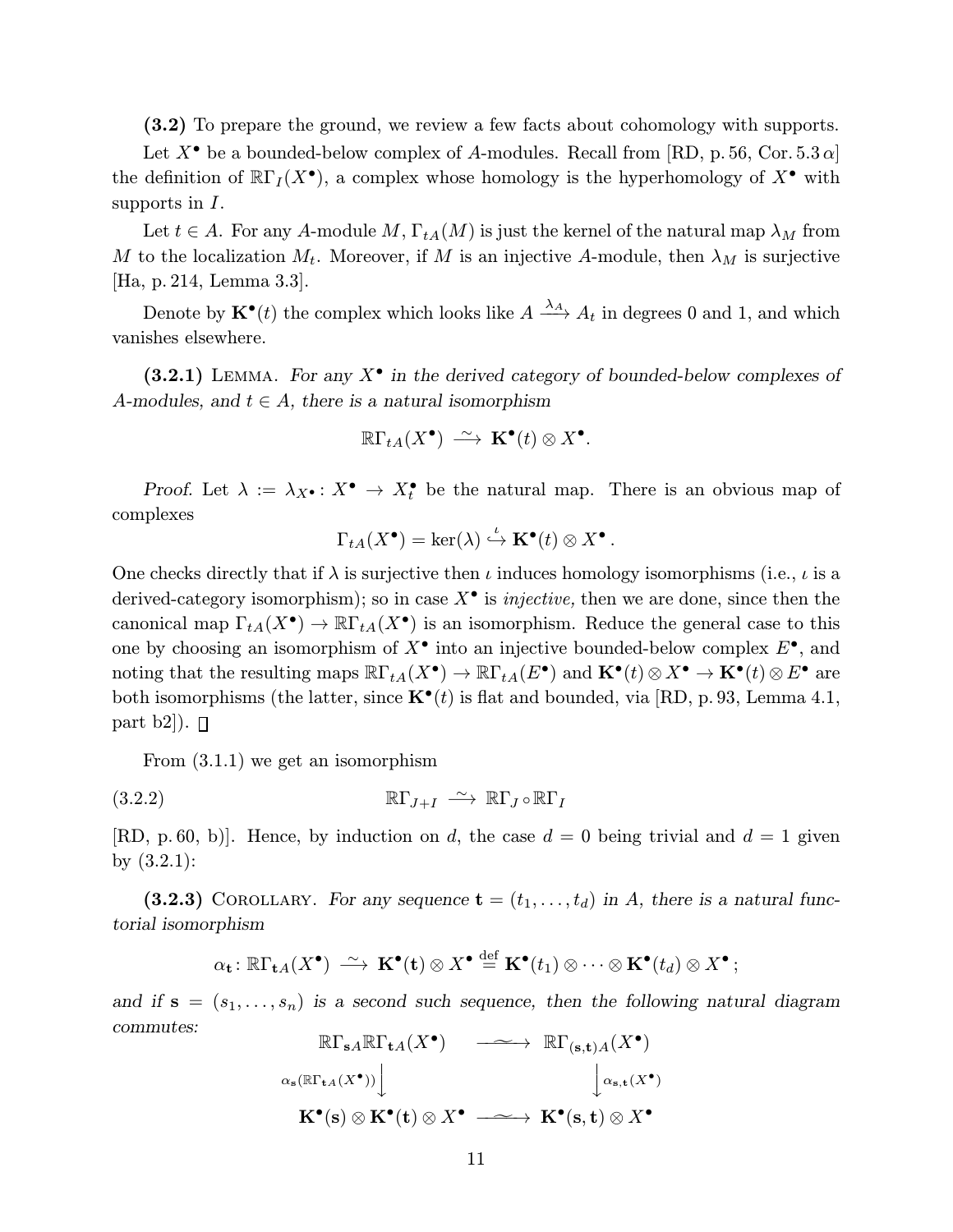Now for any A-module M, the complex  $\mathbf{K}^{\bullet}(\mathbf{t}) \otimes M$  vanishes in all degrees  $> d$ , and in degree d it is the localization  $M_{t_1t_2...t_d}$ . So  $\alpha_t^{-1}$  induces a surjection

$$
\pi = \pi(\mathbf{t},M) \colon M_{t_1t_2...t_d} \twoheadrightarrow H^d(\mathbb{R}\Gamma_{\mathbf{t}A}(M)) = H^d_{\mathbf{t}A}(M).
$$

Thus we can represent any element of  $H_{\mathbf{t}A}^d(M)$  as a "generalized fraction":

(3.2.4) DEFINITION. With preceding notation, and  $m \in M$ , and  $a_1, a_2, \ldots, a_d$  any positive integers,

$$
\begin{bmatrix} m \\ t_1^{a_1}, t_2^{a_2}, \dots, t_d^{a_d} \end{bmatrix} := \pi \left( \frac{m}{t_1^{a_1} t_2^{a_2} \dots t_d^{a_d}} \right) \in H_{\mathbf{t}A}^d(M).
$$

For  $d = 0$  and the empty sequence  $\phi$ , we set

$$
\begin{bmatrix} m \\ \phi \end{bmatrix} := m \in M = H^0_{(0)}(M) .
$$

Remark. There is a possible ambiguity here in that we can have equalities of the form  $t_1^{a_1} = s_1^{b_1}$ , etc. But in fact there is no problem: denoting  $(t_1^{a_1}, \ldots t_d^{a_d})$  by  $\mathbf{t}^{\mathbf{a}},$  one verifies easily that  $\mathbf{K}^{\bullet}(\mathbf{t}^{\mathbf{a}}) = \mathbf{K}^{\bullet}(\mathbf{t})$  and that  $\alpha_{\mathbf{t}^{\mathbf{a}}} = \alpha_{\mathbf{t}}$ , whence  $\pi(\mathbf{t}, M) = \pi(\mathbf{t}^{\mathbf{a}}, M)$ , so that the map  $\pi$  depends only on the sequence  $t^a$ .

 $(3.3)$  From  $(3.2.3)$  we deduce, for A-modules L, M, a natural functorial isomorphism

$$
\mu = \mu_{\mathbf{s},\mathbf{t}}(L,M) \colon H_{\mathbf{s},A}^n(L) \otimes H_{\mathbf{t},A}^d(M) \stackrel{\sim}{\longrightarrow} H_{(\mathbf{s},\mathbf{t})A}^{n+d}(L \otimes M)
$$

such that

$$
\mu\left(\begin{bmatrix}a\\ \mathbf{s}\end{bmatrix}\otimes\begin{bmatrix}b\\ \mathbf{t}\end{bmatrix}\right)=\begin{bmatrix}a\otimes b\\ \mathbf{s},\mathbf{t}\end{bmatrix}\qquad(a\in L,\ b\in M).
$$

In particular, we have the isomorphism

$$
\mu_{\mathbf{s},\phi}\big(A,H_{\mathbf{t}}^{d}(M)\big)\colon H_{\mathbf{s}A}^{n}(A)\otimes H_{\mathbf{t}A}^{d}(M)\stackrel{\sim}{\longrightarrow} H_{\mathbf{s}A}^{n}\big(H_{\mathbf{t}A}^{d}(M)\big)\,.
$$

So we have the isomorphism

$$
\mu_{\mathbf{s},\mathbf{t}}(A,M) \circ \mu_{\mathbf{s},\phi}\big(A, H_{\mathbf{t}}^d(M)\big)^{-1} \colon H_{\mathbf{s}A}^n\big(H_{\mathbf{t}A}^d(M)\big) \; \xrightarrow{\sim} \; H_{(\mathbf{s},\mathbf{t})A}^{n+d}(M) \, .
$$

The following Proposition identifies this isomorphism with the isomorphism  $\nu$  of (3.1.2).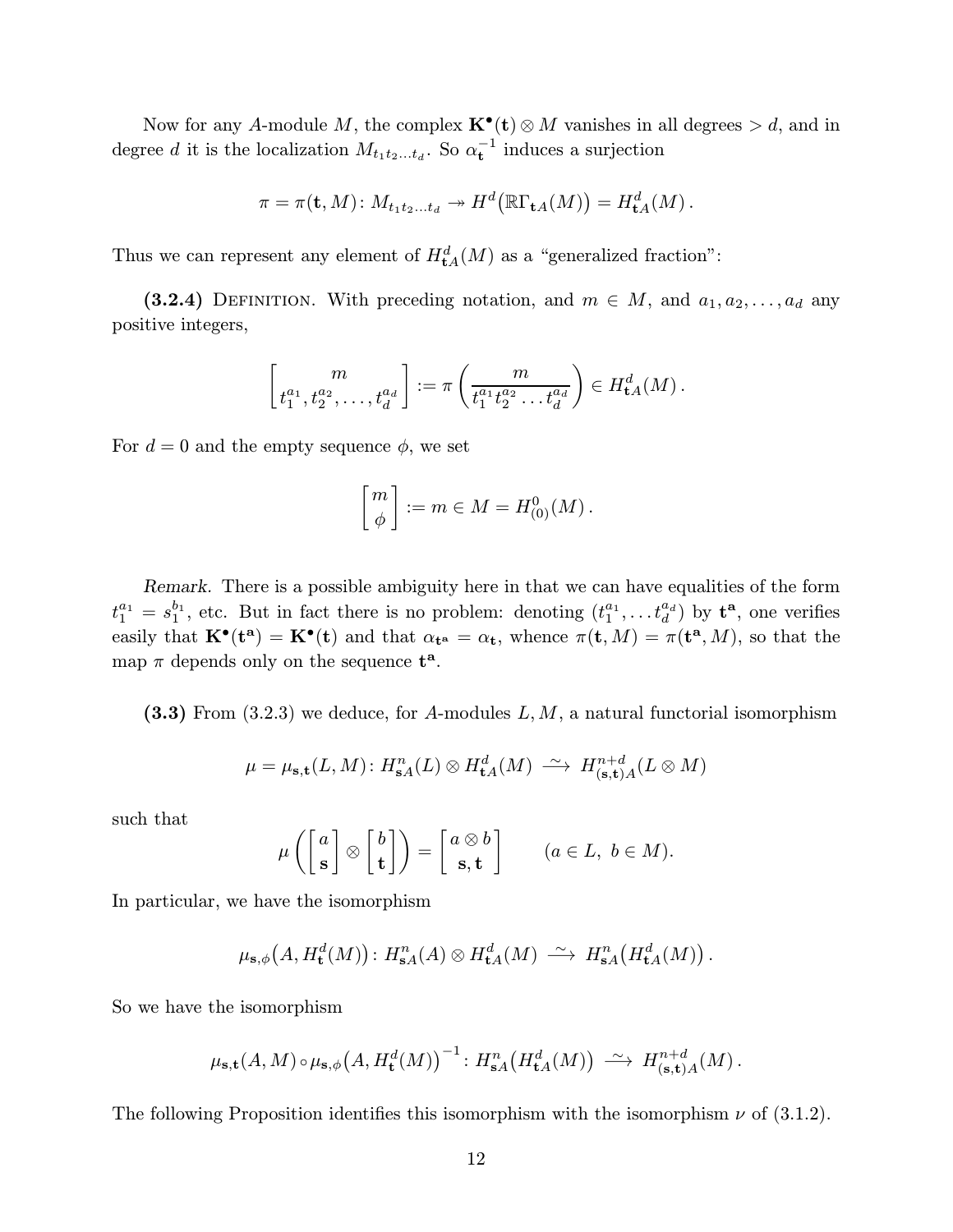$(3.3.1)$  PROPOSITION. Let I and J be ideals in a noetherian commutative ring A, generated respectively by sequences  $(t_1,\ldots,t_d)$  and  $(s_1,\ldots,s_n)$ . Then for any A-module M, and with notation as in (3.2.4), the isomorphism  $\nu$  of (3.1.2) satisfies

$$
\nu\left[\begin{bmatrix} m \\ \mathbf{t} \\ \mathbf{s} \end{bmatrix}\right] = \begin{bmatrix} m \\ \mathbf{s}, \mathbf{t} \end{bmatrix} \qquad (m \in M).
$$

Proof. For any complex  $Z^{\bullet}$  of A-modules, and any integer r, the truncation  $\tau_{>r}Z^{\bullet}$  is defined to be the complex

$$
\cdots \to 0 \to 0 \to \mathrm{coker}(Z^{r-1} \to Z^r) \to Z^{r+1} \to Z^{r+2} \to \cdots
$$

This  $\tau_{\geq r}$  can be viewed, in the obvious way, as a functor from the category of complexes into itself. If f and g are homotopic maps of complexes, then so are  $\tau_{>r}f$  and  $\tau_{>r}g$ ; and if f induces homology isomorphisms, then so does  $\tau_{\geq r}$ . Hence  $\tau_{\geq r}$  can be made into a derived-category functor.

From  $(3.2.3)$  we deduce, for A-modules M, a functorial derived-category isomorphism

$$
\tau_{\geq d} \R\Gamma_I(M) \; \stackrel{\sim}{\longrightarrow} \; H^d_I(M)[-d]\,,
$$

and similarly for the pair  $(J, n)$ .<sup>5</sup> By  $(3.2.3)$  again, the desired conclusion results quickly from commutativity of the following natural diagram:

$$
\tau_{\geq n+d} \mathbb{R} \Gamma_{J+I}(M) \xrightarrow[(3.2.2)]{} \tau_{\geq n+d} \mathbb{R} \Gamma_{J}(\mathbb{R} \Gamma_{I}(M)) \longrightarrow \tau_{\geq n+d} \mathbb{R} \Gamma_{J}(\tau_{\geq d} \mathbb{R} \Gamma_{I}(M))
$$
  
\n
$$
\simeq \downarrow \qquad \qquad \downarrow \simeq
$$
  
\n
$$
H_{J+I}^{n+d}(M)[-n-d] \longrightarrow H_{J}^{n}(H_{I}^{d}(M))[-n-d]
$$

The proof of commutativity is an exercise on spectral sequences. (One may, for example, begin by identifying  $\nu$ , via the natural map  $\mathbb{R}\Gamma_I \to \tau_{\geq d} \mathbb{R}\Gamma_I$ , with an edge homomorphism in the (degenerate) spectral sequence of  $\Gamma_J$ -hyperhomology of the complex  $\tau_{\geq d} \mathbb{R} \Gamma_I(M)$ .)  $\Box$ 

(3.4) Remarks. (i) We will be making use of the residue maps defined in [HK]. Since their notation for generalized fractions is, on the surface, different than ours, we need to establish the equivalence of the two.

For any  $t \in A$ ,  $\mathcal{K}^{\bullet}(t)$  will denote the complex which is "multiplication by  $t$ ":  $A \to A$  in degrees 0 and 1, and which vanishes elsewhere. For any two positive integers  $r \leq s$ , there is a map of complexes  $\mathcal{K}^{\bullet}(t^r) \to \mathcal{K}^{\bullet}(t^s)$  which is the identity in degree 0 and multiplication

<sup>&</sup>lt;sup>5</sup> Recall that for an A-module N,  $N[-d]$  is the complex which is N in degree d and 0 everywhere else.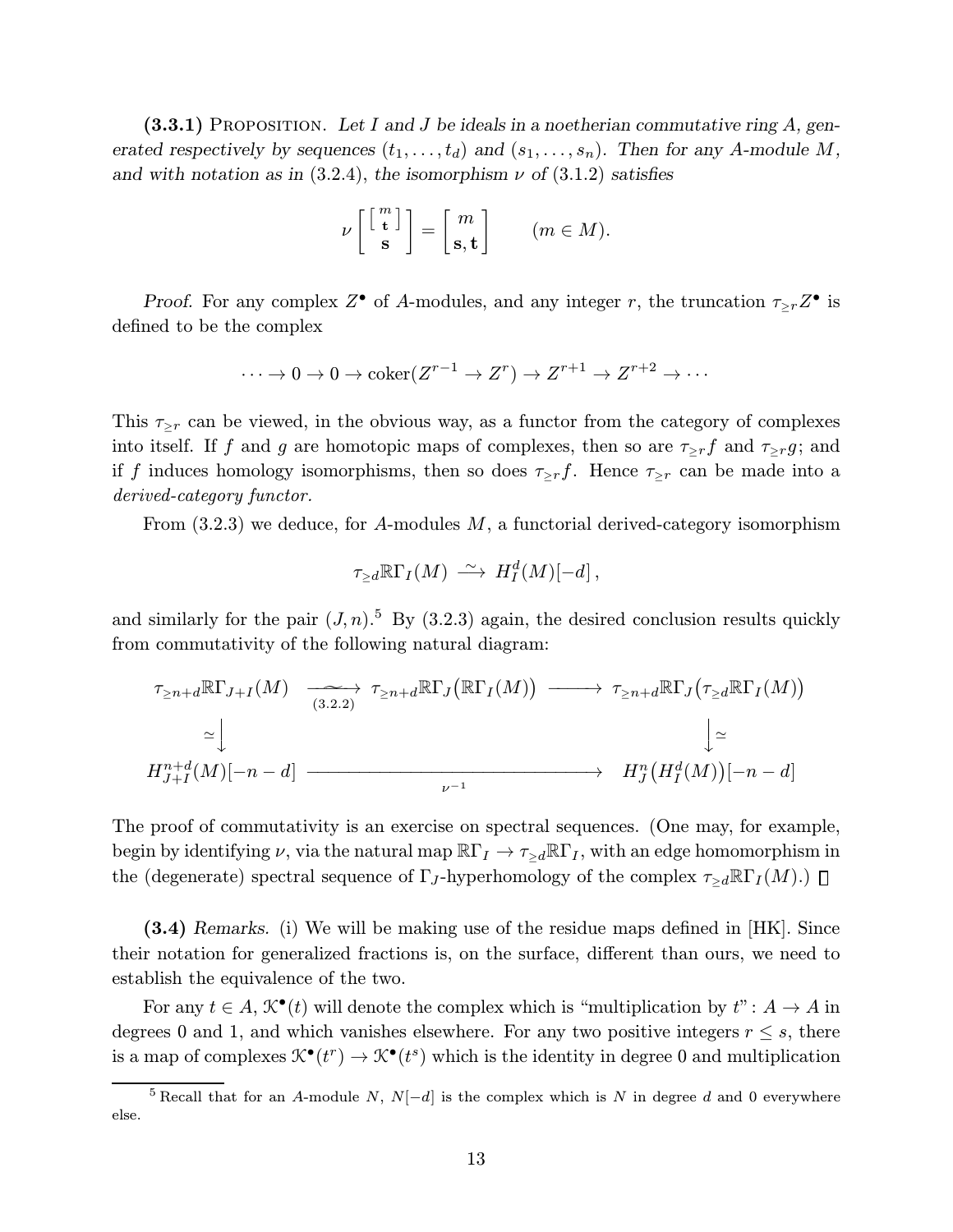by  $t^{s-r}$  in degree 1. The resulting direct system of complexes has as its  $\lim_{t \to \infty}$  the complex  $\mathbf{K}^{\bullet}(t)$  defined above.

Next, let  $\mathbf{t} := (t_1, \ldots, t_d)$  be as in (3.2.3). For any A-module M, we set

$$
\mathcal{K}^{\bullet}(\mathbf{t},M):=\mathcal{K}^{\bullet}(t_1)\otimes\cdots\otimes\mathcal{K}^{\bullet}(t_d)\otimes M.
$$

There is a natural isomorphism between this  $\mathcal{K}^{\bullet}(\mathbf{t}, M)$  and the Koszul cochain complex  $K^{\bullet}(\mathbf{t}, M)$  defined in [EGA III, p. 82, (1.1.2.2)], inducing in degree d the identity map of  $M = \mathcal{K}^d(\mathbf{t}, M) = K^d(\mathbf{t}, M)$ . The specification of this isomorphism (by induction on d, or directly) is left to the reader. Setting  $\mathbf{t}^r := (t_1^r, \ldots, t_d^r)$ , we get from the direct systems  $\mathcal{K}^{\bullet}(t_i^r)$   $(1 \leq i \leq d)$  a direct system  $\mathcal{K}^{\bullet}(\mathbf{t}^r, M)$  whose  $\lim_{n \to \infty}$  is  $\mathbf{K}^{\bullet}(\mathbf{t}) \otimes M$ . Hence we have a map

$$
\beta_{\mathbf{t}}: M/\mathbf{t}M = H^d(\mathcal{K}^{\bullet}(\mathbf{t},M)) \to H^d(\mathbf{K}^{\bullet}(\mathbf{t}) \otimes M) \stackrel{\sim}{\longrightarrow} H^d_I(M)
$$

such that

$$
\beta_{\mathbf{t}}(m+\mathbf{t}M) = \begin{bmatrix} m \\ \mathbf{t} \end{bmatrix}.
$$

With these remarks, the equivalence of the generalized fraction notation here and in [HK] becomes straightforward to check.

(ii) Let I be an ideal in a noetherian ring A, and let  $\mathcal{P} = \mathcal{P}(I)$  be the set of all sequences t of length d such that the ideals I and  $tA$  have the same radical. Assume that P is non-empty. Let **t** and **t'** be sequences in P, and think of them as  $1 \times d$  column vectors. For any  $d \times d$  matrix  $\Lambda$  such that  $\Lambda t = t'$ , Cramer's rule shows that multiplication by the determinant  $|\Lambda|$  induces a map  $M/tM \to M/t'M$ . The family  $(M/tM)_{t \in \mathcal{P}}$  together with all such determinantal maps forms a directed inductive system. It follows easily from [L1, p. 60, Lemma 7.2] (whose proof in the present more general context is the same) that  $H_I^d(M)$  together with the preceding maps  $\beta_t$  is a  $\lim_{M \to \infty}$  of this system. Thus to define a map of groups  $\rho\colon H^d_I(M)\to S$  is the same as to define a family of maps  $\rho_{\mathbf{t}}\colon M/\mathbf{t}M\to S$   $(\mathbf{t}\in \mathfrak{P})$ commuting with the determinantal maps, the correspondence being such that

$$
\rho \left[ \begin{array}{c} m \\ \mathbf{t} \end{array} \right] = \rho_{\mathbf{t}}(m + \mathbf{t}M) \,.
$$

### §4 Transitivity for regular differentials

(4.0) We need some preliminary definitions before stating the main Theorem (4.1).

Let X be a noetherian scheme without embedded associated points. Let  $X_0$  be the artinian scheme

$$
X_0:=\coprod_s \mathrm{Spec}(\mathbb{O}_{X,s})
$$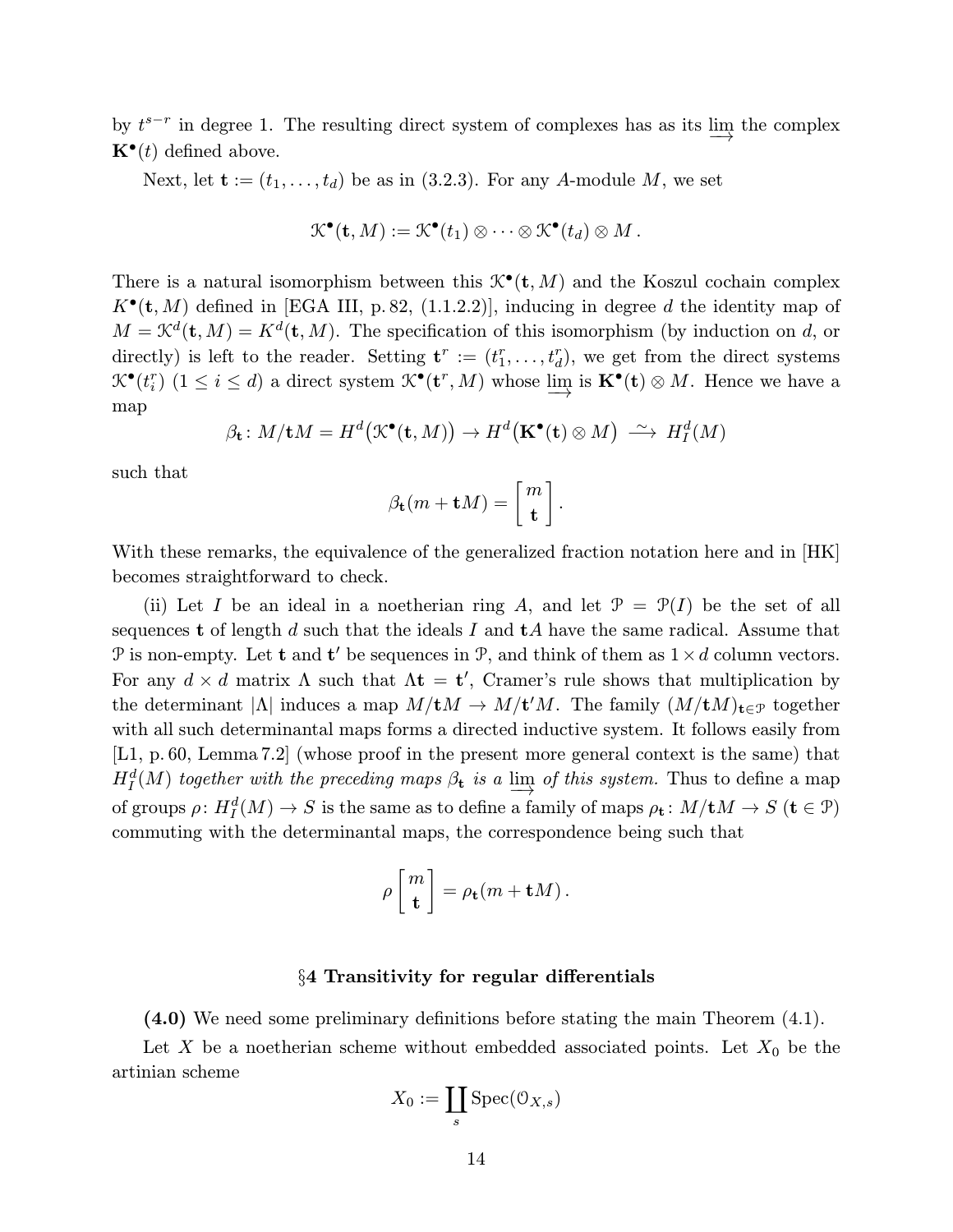where s runs through the set of associated (= maximal) points of X, let  $i_X : X_0 \to X$  be the canonical map, and set

$$
k(X) := i_{X*}(\mathfrak{O}_{X_0}),
$$

the sheaf of germs of meromorphic functions on X. The map  $i := i_X$  being affine, we have for any  $\mathcal{E} \in X_{\text{qc}}$  and  $\mathcal{F} \in (X_0)_{\text{qc}}$ , a natural isomorphism

(4.0.1) 
$$
\mathcal{E} \otimes_{\mathcal{O}_X} i_*\mathcal{F} \stackrel{\sim}{\longrightarrow} i_*(i^*\mathcal{E} \otimes_{\mathcal{O}_{X_0}} \mathcal{F});
$$

and in particular there is a natural isomorphism

$$
\mathcal{E} \otimes_{\mathcal{O}_X} k(X) \stackrel{\sim}{\longrightarrow} i_*i^*\mathcal{E}.
$$

For any map  $f: X \to Y$  of such schemes,  $\Omega^j_{X/Y}$  denotes, as usual, the sheaf of relative differential j-forms. The map f induces a map  $f_0: X_0 \to Y_0$ , and we have  $\Omega^{j}_{X_0/Y_0} = i^{*}_{X}\Omega^{j}_{X/Y}$ . We define the sheaf of *meromorphic relative j-forms* to be

$$
\Omega_{k(X)/k(Y)}^j := i_{X*}(\Omega_{X_0/Y_0}^j) = i_{X*}i_X^*\Omega_{X/Y}^j = \Omega_{X/Y}^j \otimes_{\mathcal{O}_X} k(X).
$$

Now let  $f: X \to Y$  be in  $\mathfrak{C}^d$  and let  $g: Y \to S$  be in  $\mathfrak{C}^n$ , so that  $gf: X \to S$  is in  $\mathfrak{C}^{n+d}$ (cf. §1). There results a commutative diagram

$$
X_0 \xrightarrow{i_X} X
$$
  
\n
$$
f_0 \downarrow \qquad \qquad \downarrow f
$$
  
\n
$$
Y_0 \xrightarrow{i_Y} Y
$$
  
\n
$$
g_0 \downarrow \qquad \qquad \downarrow g
$$
  
\n
$$
S_0 \xrightarrow{i_S} S
$$

The generic smoothness of f and g implies that  $f_0$  and  $g_0$  are smooth. So we have an exact sequence of locally free  $O_{X_0}$ -Modules

$$
0 \to f_0^* \Omega^1_{Y_0/S_0} \to \Omega^1_{X_0/S_0} \to \Omega^1_{X_0/Y_0} \to 0
$$

whence (cf. e.g., [RD, p. 139]) an isomorphism

$$
(4.0.2) \t\t f_0^* \Omega_{Y_0/S_0}^n \otimes_{\mathcal{O}_{X_0}} \Omega_{X_0/Y_0}^d \xrightarrow{\sim} \Omega_{X_0/S_0}^{n+d}.
$$

Since  $i_Y^* k(Y) = \mathcal{O}_{Y_0}$ , there are natural identifications

$$
f_0^*\Omega_{Y_0/S_0}^n = f_0^*\big(i_Y^*\Omega_{Y/S}^n\otimes_{\mathcal{O}_{Y_0}} i_Y^*k(Y)\big) = f_0^*i_Y^*\big(\Omega_{Y/S}^n\otimes_{\mathcal{O}_Y} k(Y)\big) = i_X^*f^*\big(\Omega_{k(Y)/k(S)}^n\big)\,.
$$

Applying  $i_{X*}$  to the isomorphism (4.0.2), and keeping in mind (4.0.1), we get a canonical isomorphism (which, for convenience, we will treat as an identity)

$$
f^*\Omega^n_{k(Y)/k(S)} \otimes_{\mathfrak{O}_X} \Omega^d_{k(X)/k(Y)} \longrightarrow \Omega^{n+d}_{k(X)/k(S)}.
$$

Locally, this isomorphism is the same as the isomorphism  $\Psi$  in [H2, p. 214].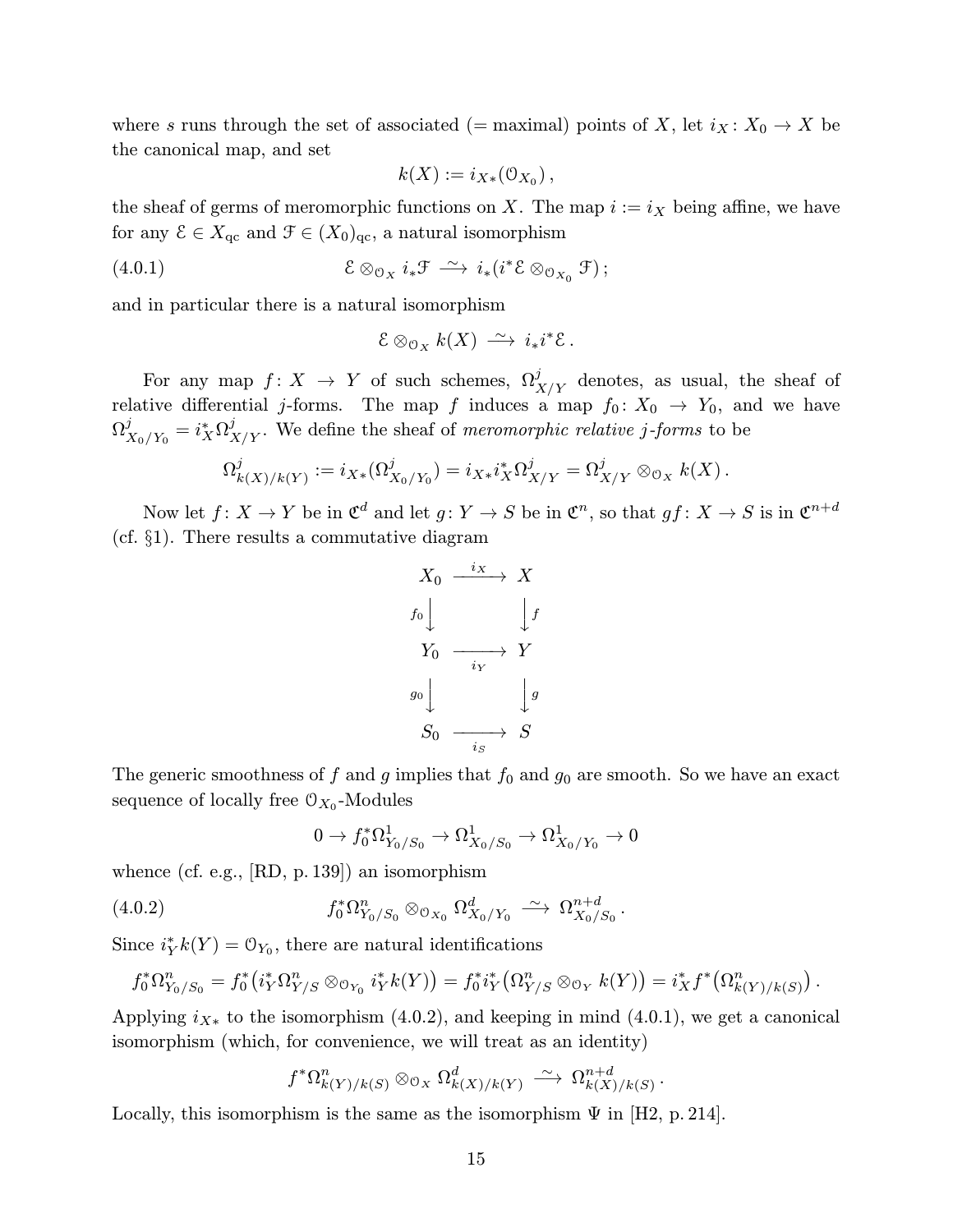Suppose now that the maps  $f$  and  $g$  are proper. Then there is a functorial isomorphism  $R^n g_* R^d f_* \longrightarrow R^{n+d} (gf)_*$  (cf. e.g., [Km, p. 57, Remark (vii)]), and hence by the defining right-adjointness property of dualizing pairs (§1) there is a unique functorial isomorphism  $f^!g^! \longrightarrow (gf)^!$  such that the following resulting diagram commutes for any  $\mathcal{D} \in S_{\text{qc}}$ :

$$
R^{n+d}(gf)_{*}f^{!}g^{!}\mathcal{D} \longrightarrow R^{n+d}(gf)_{*}(gf)^{!}\mathcal{D}
$$
\n
$$
\simeq \bigcup_{R^{n}g_{*}R^{d}f_{*}f^{!}g^{!}\mathcal{D}}\bigg|_{t_{gf}(\mathcal{D})}
$$
\n
$$
R^{n}g_{*}(t_{f}(g^{!}\mathcal{D}))\bigcup_{t_{g}(\mathcal{D})}\longrightarrow \mathcal{D}
$$

From Theorem (1.1), it follows now that we can identify  $f^! \omega_g^n$  with  $\omega_{gf}^{n+d}$ ; and then as in §2 we have the map

$$
\eta_f(\omega_g^n):f^*\omega_g^n\otimes \omega_f^d\to \omega_{gf}^{n+d}.
$$

Our principal result is:

(4.1) THEOREM. Let  $f: X \to Y$ ,  $g: Y \to S$  be proper maps, with  $f \in \mathfrak{C}^d$  and  $g \in \mathfrak{C}^n$ . Then the following diagram, in which the vertical maps arise from the embedding of regular differentials into meromorphic differentials, commutes:

$$
\begin{array}{ccc}f^{*}\omega_{g}^{n}\otimes\omega_{f}^{d} & \xrightarrow{\eta_{f}(\omega_{g}^{n})} & \omega_{gf}^{n+d}\\ \downarrow & & \downarrow & \\ f^{*}\Omega_{k(Y)/k(S)}^{n}\otimes\Omega_{k(X)/k(Y)}^{d} & \xrightarrow{\hspace{1cm}} \Omega_{k(X)/k(S)}^{n+d} \end{array}
$$

(4.2) The proof of Theorem (4.1) will be based on Proposition (4.2.2) below, which generalizes the Residue Theorem [HS, Main Theorem, (iii); or Remark 2.7].<sup>6</sup>

We first fix some notation. Let  $f: X \to Y$  be a proper map in  $\mathfrak{C}^d$ , and let  $(f^!, t_f)$  be a d-dualizing pair (§1). Let x be a closed point of X, so that  $y := f(x)$  is a closed point of Y. Set  $R := \mathcal{O}_{X,x}$  and  $A := \mathcal{O}_{Y,y}$ . Let  $n = \dim A$ , and assume that  $\dim R = n+d$  (i.e., at least one component of X through x maps densely to a component  $Y'$  of Y through y such that dim  $\mathcal{O}_{Y',y} = n$ , cf. [EGA IV, 13.3.4]). Let  $\mathbf{s} := (s_1, \ldots, s_n)$  be a system of parameters in A, and extend the image s' of s in the A-algebra R to a system of parameters  $(s', t)$ . For any  $\mathcal{F} \in Y_{\text{qc}},$  the local cohomology  $H_y^n(\mathcal{F}) = H_{\text{sa}}^n(\mathcal{F}_y)$  is isomorphic to  $\varinjlim \mathcal{F}_y/(s_1^r, \ldots, s_n^r) \mathcal{F}_y$ , cf. (3.4); and hence, with  $\hat{A}$  the completion of  $A$ , there is a canonical isomorphism

(4.2.1) 
$$
H_{\mathbf{s}A}^n(\mathcal{F}_y) \stackrel{\sim}{\longrightarrow} H_{\mathbf{s}\hat{A}}^n(\mathcal{F}_y \otimes_A \hat{A})
$$

 $\overline{^6$  Prop. (4.2.2) is also related to [L1, p. 87, Thm. 10.2], and to [HS, Thm. 4.2].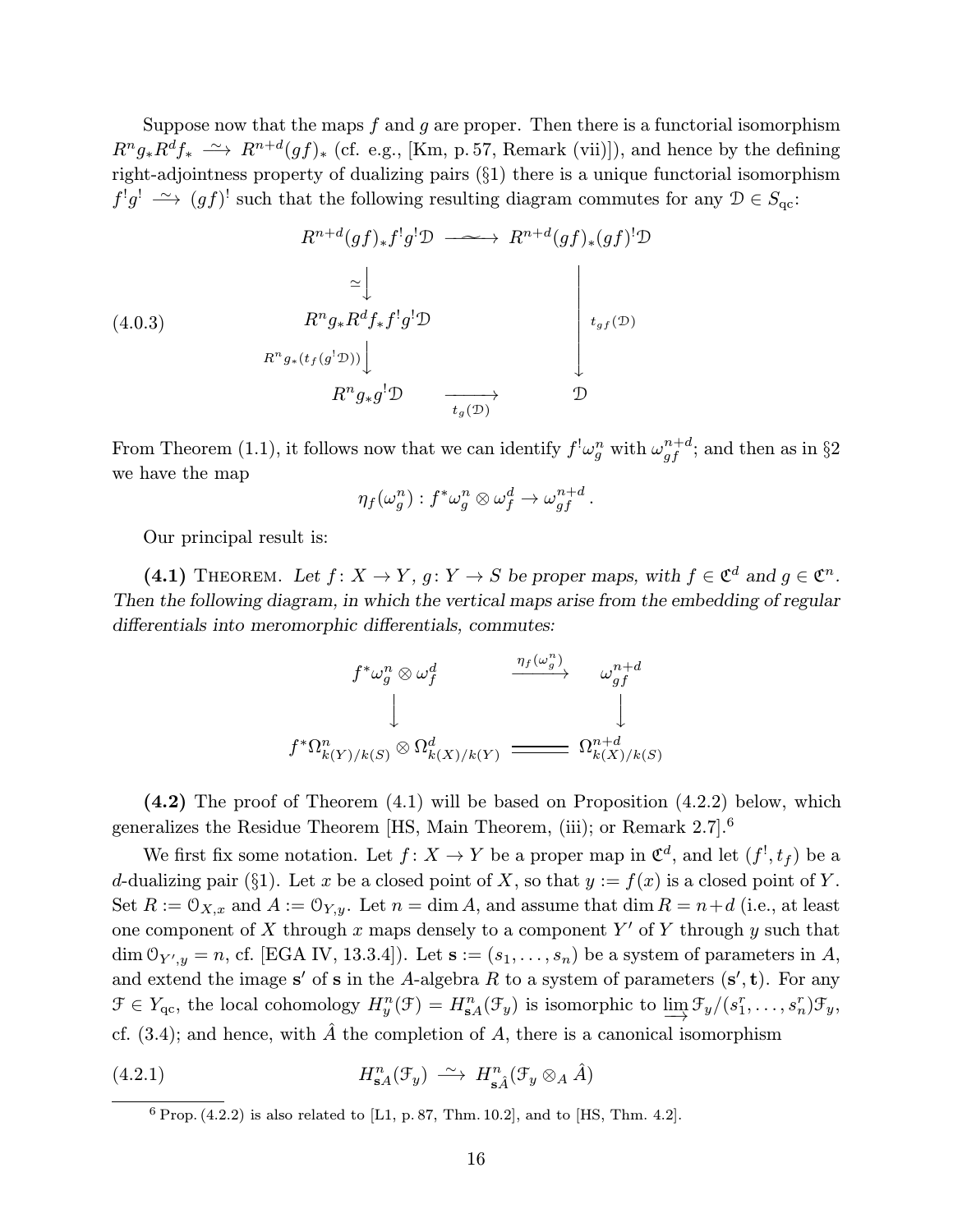(so that  $H_{y}^{n}(\mathcal{F})$  is an  $\hat{A}$ -module). As in (3.3) there is a functorial map (with  $\mathcal{E} \in X_{\text{qc}}$ )

$$
\mu = \mu(\mathcal{F}, \mathcal{E}) : H_y^n(\mathcal{F}) \otimes_A H_{\mathbf{t}R}^d(\mathcal{E}_x) \to H_x^{n+d}(f^* \mathcal{F} \otimes_{\mathcal{O}_X} \mathcal{E})
$$

such that for  $a \in \mathcal{F}_y$  and  $b \in \mathcal{E}_x$ ,

$$
\mu\left(\begin{bmatrix}a\\ \mathbf{s}\end{bmatrix}\otimes\begin{bmatrix}b\\ \mathbf{t}\end{bmatrix}\right)=\begin{bmatrix}a\otimes b\\ \mathbf{s'},\mathbf{t}\end{bmatrix}.
$$

With  $m$  the maximal ideal of  $R$ , we set

$$
\operatorname{Res}_{R/A}\begin{bmatrix} \nu \\ \mathbf{t} \end{bmatrix} := \operatorname{Res}_{\mathfrak{m}}\begin{bmatrix} \nu \\ \mathbf{t} \end{bmatrix} \in \hat{A} \qquad (\nu \in \omega_{R/A}^d = \omega_{f,x}^d)
$$

where  $\text{Res}_{m}$  is as in [HK1, Definition 2.1]. By the *transition formula* for the residue symbol [*ibid.*, Thm. 2.4], and the remarks at the end of  $(3.4)$  above, we can think of  $\text{Res}_{R/A}$  as arising from a map

$$
\operatorname{Res}_{R/A}^J: H_J^d(\omega_{R/A}^d) \to \hat{A} \qquad (J = \sqrt{\mathbf{t}R}).
$$

Let  $E := f^{-1}{y}$ . Since  $H_y^p(R^q f_* f^! \mathcal{F}) = 0$  for  $p > n$  or  $q > d$ , the spectral sequence associated to the functorial decomposition  $\Gamma_E = \Gamma_y \circ f_*$  gives an isomorphism

$$
\delta(\mathcal{F})\colon H_y^n(R^d f_* f^!\mathcal{F}) \xrightarrow{\sim} H_E^{n+d}(f^!\mathcal{F}) \quad (\mathcal{F} \in Y_{\mathrm{qc}}).
$$

We define the local trace

$$
t_f^x(\mathcal{F})\colon H_x^{n+d}(f^!\mathcal{F})\to H_y^n(\mathcal{F})
$$

to be the functorial composition

$$
H^{n+d}_{x}(f^{!}\mathcal{F})\xrightarrow{\text{natural}} H^{n+d}_{E}(f^{!}\mathcal{F})\xrightarrow{\delta^{-1}} H^{n}_{y}(R^{d}f_{*}f^{!}\mathcal{F})\xrightarrow{H^{n}_{y}(t_{f})} H^{n}_{y}(\mathcal{F}).
$$

In particular, if  $Y = \text{Spec}(k)$  for some local artin ring k, then  $E = X$ ,  $n = 0$ ,  $H_y^n = \Gamma_Y$ , and  $\delta$  is the canonical isomorphism  $\Gamma_Y(R^df_*f^!\mathcal{F}) \longrightarrow H^d(X,f^!\mathcal{F})$ . In this case we let  $\text{res}_x$ be the composition

$$
\operatorname{res}_x \colon H^d_x(\omega_f^d) \; \xrightarrow{\; \sim \;} H^d_x(f^!\mathbb{O}_Y) \xrightarrow{t_f^x(\mathbb{O}_S)} k \, .
$$

This is the same as the map  $\operatorname{Res}_{R/k}^m$ , which, in view of [HK1, 1.7 and 2.6], is the map

$$
H_x^d(\omega_f^d) = \Gamma_Y(R_Z^d f_* \omega_f^d) \xrightarrow{\Gamma_Y \left( \int_{X/Y,Z} \right)} k
$$

with  $Z = \{x\}$  and  $\int_{X/Y,Z}$  as in 4.4 of loc. cit. Indeed, the above-mentioned Residue Theorem of [HS] tells us that  $\int_{X/Y,Z}$  factors as

$$
R_Z^d f_* \omega_f^d \xrightarrow{\text{natural}} R^d f_* \omega_f^d \xrightarrow{\sim} R^d f_* f^! \mathcal{O}_Y \xrightarrow{t_f} \mathcal{O}_Y,
$$

and the equality  $\text{Res}_{R/k}^{\mathfrak{m}} = \text{res}_x$  results. Thus  $\text{res}_x$  depends only on the k-algebra  $\hat{R}$ , and not on  $f$ .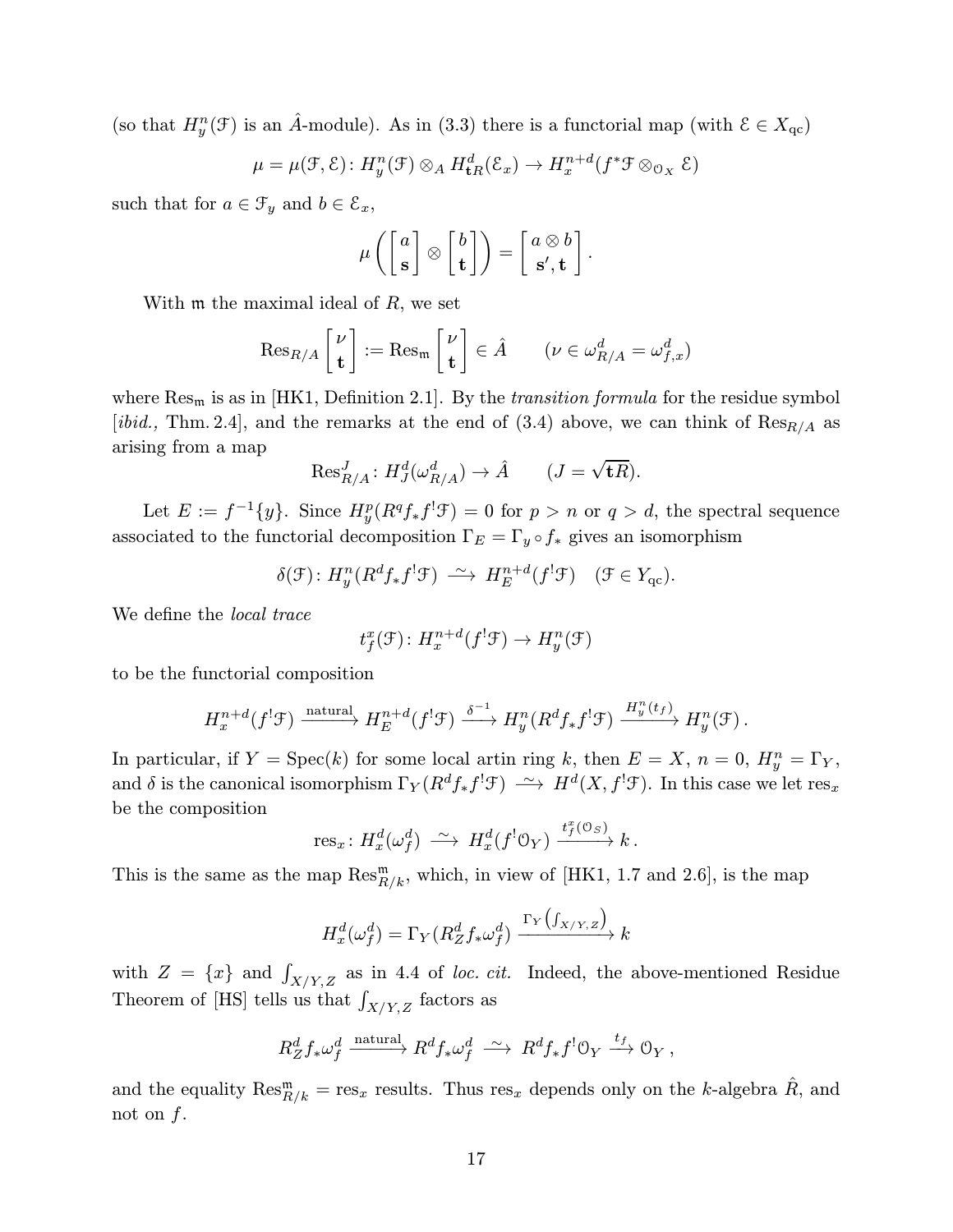(4.2.2) Proposition. (i) (Residue Theorem) Under the preceding circumstances, and with  $\eta = \eta_f(\mathcal{F})$ , cf. (2.1), the following diagram commutes:

$$
H_y^n(\mathcal{F}) \otimes_A H_{\mathbf{t}R}^d((f^! \mathcal{O}_Y)_x) \xrightarrow{\mu} H_x^{n+d}(f^* \mathcal{F} \otimes_{\mathcal{O}_X} f^! \mathcal{O}_Y)
$$
  
\n
$$
\simeq \downarrow \qquad \qquad \downarrow \eta
$$
  
\n
$$
H_y^n(\mathcal{F}) \otimes_A H_{\mathbf{t}R}^d(\omega_{R/A}^d) \qquad H_x^{n+d}(f^! \mathcal{F})
$$
  
\n
$$
1 \otimes \text{Res}_{R/A}^f \downarrow \qquad \qquad \downarrow t_x^x
$$
  
\n
$$
H_y^n(\mathcal{F}) \otimes_A \hat{A} \qquad \longrightarrow \qquad H_y^n(\mathcal{F})
$$

(ii) (Transitivity for local trace) Let  $X \stackrel{f}{\to} Y \stackrel{g}{\to} S$  be proper maps in  $\mathfrak{C}^d$ ,  $\mathfrak{C}^n$  respectively. Let x be a closed point of X, and set  $y := f(x)$ ,  $z := g(y)$ . Let  $m := \dim \mathcal{O}_{S,z}$ , and assume that dim  $\mathcal{O}_{Y,y} = m + n$  and dim  $\mathcal{O}_{X,x} = m + n + d$ . Then for any  $\mathcal{D} \in S_{\text{qc}}$ , the following diagram commutes:

$$
H_x^{m+n+d}(f!g!\mathcal{D}) \xrightarrow{\ t_f^x(g!\mathcal{D})} H_y^{m+n}(g!\mathcal{D})
$$
  
\n
$$
\simeq \uparrow \qquad \qquad \downarrow t_g^y(\mathcal{D})
$$
  
\n
$$
H_x^{m+n+d}((gf)!\mathcal{D}) \xrightarrow{\cdot t_{gf}^x(\mathcal{D})} H_z^m(\mathcal{D})
$$

In particular, if  $S = \operatorname{Spec}(k)$  for some local artin ring k (so that  $m = 0$ ), then the following diagram commutes:

$$
H_x^{n+d}(f^!\omega_g^n) \xrightarrow{\iota_f^n(\omega_g^n)} H_y^n(\omega_g^n)
$$
  
\n
$$
\simeq \uparrow \qquad \qquad \downarrow_{\text{res}_y}
$$
  
\n
$$
H_x^{n+d}(\omega_g^{n+d}) \xrightarrow{\text{res}_x} k
$$

 $(4.3)$  Before proving  $(4.2.2)$ , we deduce Theorem  $(4.1)$  from it.

First of all, (4.1) asserts the equality of two maps into  $\Omega_{k(X)/k(S)}^{n+d}$ , and it is clear that this equality can be checked "stalkwise" at the maximal points of  $X$ . Recall from  $(2.2.6)$ that  $\eta_f$  is compatible with flat base change, and by [HS, Prop. 3.1] it follows that the same is true of the isomorphism  $\gamma_f: \omega_f^d \longrightarrow f' \mathcal{O}_Y$  of (1.1). Since the map  $i_S: S_0 \to S$  in (4.0) is flat, it follows that we may replace S by a connected component of  $S_0$ , and then assume that  $S = \text{Spec}(k)$  where k is a local artin ring.

Next, let  $U \subset X$  (resp.  $V \subset Y$ ) be the (dense, open) smooth locus of f (resp. g), and let  $W = U \cap f^{-1}V$ . Then W contains all the maximal points of X, so that (4.1) need only be checked stalkwise at an arbitrary closed point  $x \in W$  (since then it holds at any point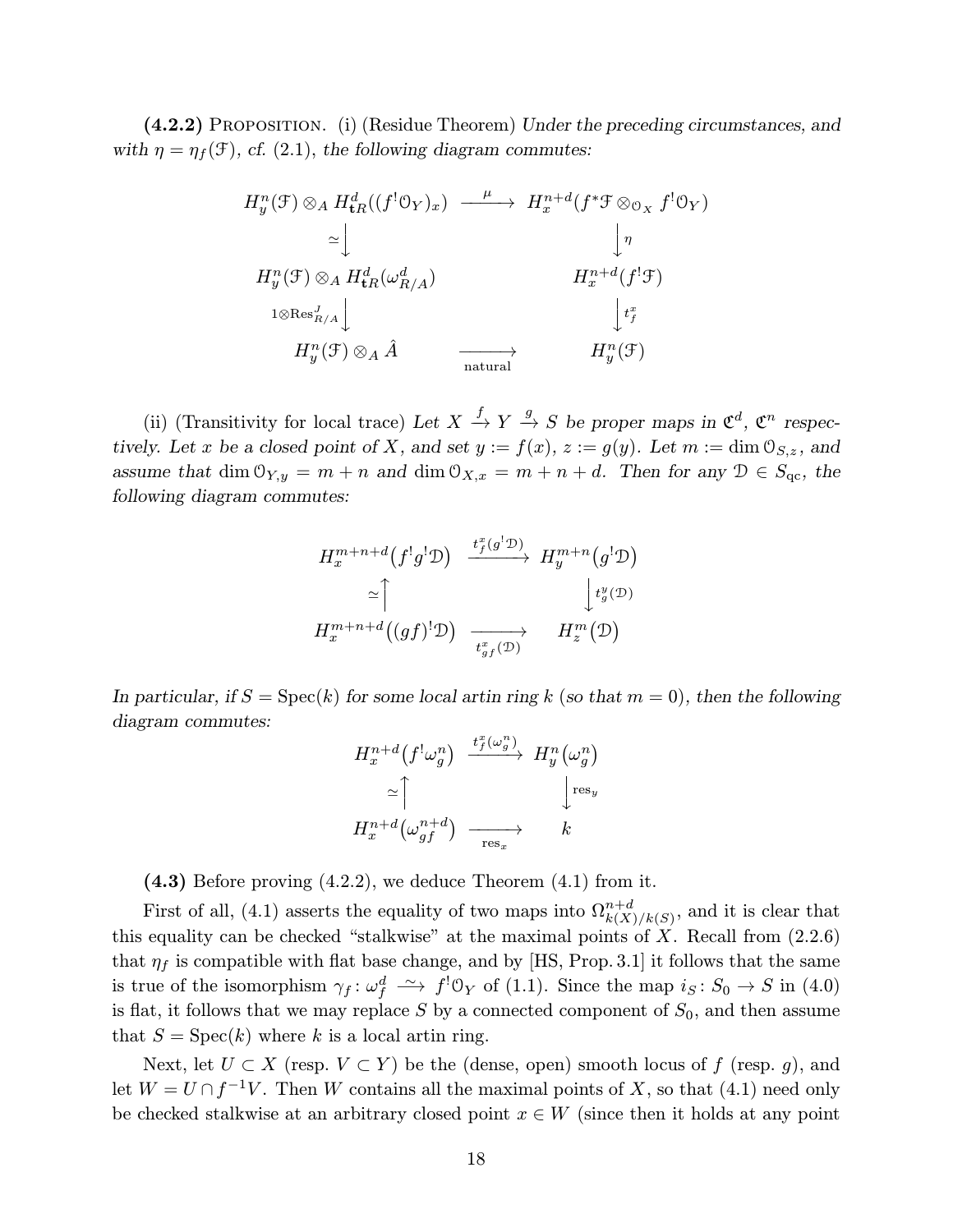in W). Since f is smooth at x and g is smooth at  $y := f(x)$  (so that gf is smooth at x), we have, by [KW, p. 52, Cor.3.10], canonical identifications

$$
(f^*\omega_g^n)_x \otimes (\omega_f^d)_x = (f^*\Omega_{Y/k}^n)_x \otimes (\Omega_{X/Y}^d)_x = (\Omega_{X/k}^{n+d})_x = \omega_{gf,x}^{n+d}.
$$

Thus, with  $\eta = \eta_f(\omega_g^n)$ , our problem is reduced to showing that  $\eta_x =$  identity.

By local duality [HK1, 3.4], for  $\eta_x$  to be the identity, it suffices, with s, s', and t as in (4.2), that for any  $\xi_1 \in \Omega^n_{A/k}$  and  $\xi_2 \in \Omega^n_{R/A}$ ,

(4.3.1) 
$$
\operatorname{res}_x \left[ \begin{array}{c} \eta(\xi_1 \otimes \xi_2) \\ \mathbf{s}', \mathbf{t} \end{array} \right] = \operatorname{res}_x \left[ \begin{array}{c} \xi_1 \otimes \xi_2 \\ \mathbf{s}', \mathbf{t} \end{array} \right].
$$

But (i) in (4.2.2), with  $\mathcal{F} = \omega_g^n$ , yields

$$
t_f^x \begin{bmatrix} \eta(\xi_1 \otimes \xi_2) \\ \mathbf{s}', \mathbf{t} \end{bmatrix} = \left( \text{Res}_{R/A}^J \begin{bmatrix} \xi_2 \\ \mathbf{t} \end{bmatrix} \right) \begin{bmatrix} \xi_1 \\ \mathbf{s} \end{bmatrix};
$$

and then (ii) in (4.2.2) shows that applying  $res<sub>y</sub>$  to this equality yields

(4.3.2) 
$$
\operatorname{res}_x \left[ \begin{array}{c} \eta(\xi_1 \otimes \xi_2) \\ \mathbf{s}', \mathbf{t} \end{array} \right] = \operatorname{res}_y \left( \left( \operatorname{Res}_{R/A}^J \left[ \begin{array}{c} \xi_2 \\ \mathbf{t} \end{array} \right] \right) \left[ \begin{array}{c} \xi_1 \\ \mathbf{s} \end{array} \right] \right).
$$

In the present smooth circumstances, all the residue maps appearing agree with those defined via Hochschild homology, cf.  $[HK1, 1.8]$ ; and for the latter type of residues, Hübl has shown that the right hand sides of  $(4.3.1)$  and  $(4.3.2)$  agree [H1, p. 102, Cor. 7.9].<sup>7</sup>

Thus Theorem  $(4.1)$  holds.  $\Box$ 

Exercise. What does all this mean when  $d = 0$  or  $n = 0$ ? (Cf. (1.2) and (3.2.4).)

(4.4) It remains to prove (4.2.2), (i) and (ii). We do the easier part (ii) first. Set  $F := g^{-1}{z}$  and

$$
E' := f^{-1}F = (gf)^{-1}\{z\} \supset E := f^{-1}\{y\}.
$$

We have then the functorial decompositions

$$
\Gamma_{E'} = \Gamma_z \circ (gf)_* = \Gamma_z \circ g_* \circ f_* = \Gamma_F \circ f_*.
$$

 $7$  Note that this is a purely *local* result. Hübl has pointed out to us that similar arguments lead to a direct proof of this equality, with no reference to Hochschild homology. This is preferable not only because the result is then more generally applicable (smoothness is not needed), but also because the "trace property" employed is a rather difficult one to establish in the Hochschild context, but in contrast is built into the definition of residues in [HK1].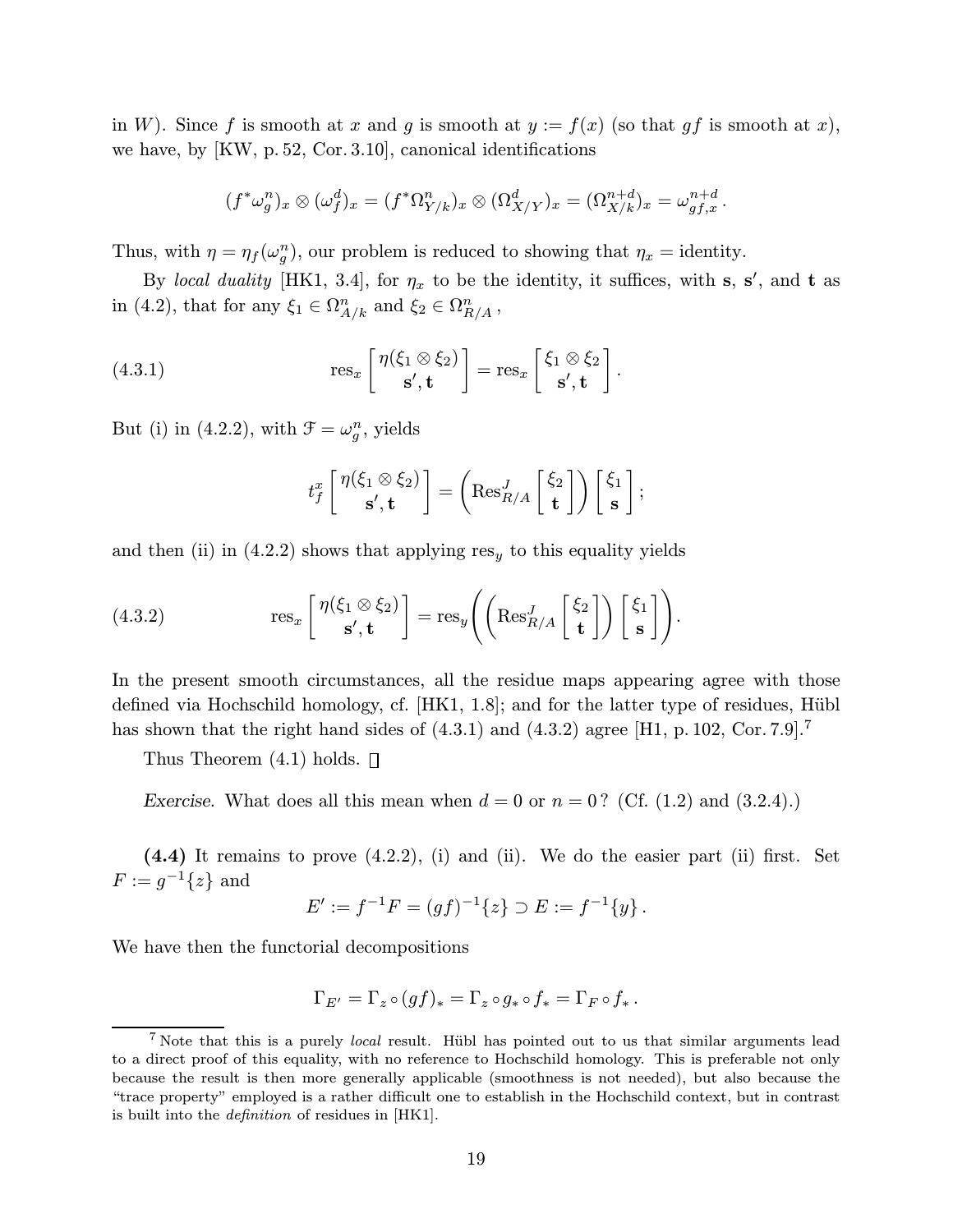The assertion in (ii) is that the outer border of the following natural functorial diagram commutes.

$$
H_x^{m+n+d}(gf)^! \longrightarrow H_x^{m+n+d}f^!g^!
$$
\n
$$
\downarrow \qquad \qquad \downarrow
$$
\n
$$
H_E^{m+n+d}(gf)^! \longrightarrow H_E^{m+n+d}f^!g^! \longrightarrow H_y^{m+n}R^df_*f^!g^! \longrightarrow H_y^{m+n}g^!
$$
\n
$$
\downarrow \qquad \qquad \downarrow \qquad \qquad \downarrow \qquad \qquad \downarrow
$$
\n
$$
H_{E'}^{m+n+d}(gf)^! \longrightarrow H_{E'}^{m+n+d}f^!g^! \longrightarrow H_{F}^{m+n}R^df_*f^!g^! \longrightarrow H_{F}^{m+n}g^!
$$
\n
$$
\simeq \downarrow \qquad \qquad \simeq \qquad \qquad \searrow \qquad \qquad \searrow
$$
\n
$$
H_x^m R^{n+d}(gf)_*(gf)^! \longrightarrow H_x^m R^{n+d}(gf)_*f^!g^! \longrightarrow H_x^m R^n g_* R^df_*f^!g^! \longrightarrow H_x^m R^n g_* g^!
$$
\n
$$
\downarrow
$$
\n
$$
H_x^m \longrightarrow H_x^m \qquad \qquad \searrow
$$
\n
$$
H_x^m \qquad \qquad \searrow
$$
\n
$$
H_x^m \qquad \qquad \searrow
$$
\n
$$
H_x^m \qquad \qquad \searrow
$$
\n
$$
H_x^m \qquad \qquad \searrow
$$
\n
$$
H_x^m \qquad \qquad \searrow
$$
\n
$$
H_x^m \qquad \qquad H_x^m \qquad \qquad H_x^m \qquad \qquad H_x^m \qquad \qquad H_x^m \qquad \qquad H_x^m \qquad \qquad H_x^m \qquad \qquad H_x^m \qquad \qquad H_x^m \qquad \qquad H_x^m \qquad \qquad H_x^m \qquad \qquad H_x^m \qquad \qquad H_x^m \qquad \qquad H_x^m \qquad \qquad H_x^m \qquad \qquad H_x^m \qquad \qquad H_x^m \qquad \qquad H_x^m \qquad \qquad H_x^m \qquad \qquad H_x^m \qquad \qquad H_x^m \qquad \qquad H_x^m \qquad \qquad H_x^m \qquad \qquad H_x^m \qquad \qquad H_x^m \qquad \qquad H_x^m
$$

Subdiagram ① commutes because the natural functorial map  $\Gamma_y \to \Gamma_F$  induces a morphism of the spectral sequences associated respectively to the decompositions  $\Gamma_E = \Gamma_y \circ f_*,$  $\Gamma_{E'} = \Gamma_F \circ f_*$ . Commutativity of  $\mathcal{D}$  can be obtained as in the proof of (3.3.1) from commutativity of the following natural derived-category diagram:

$$
\tau_{\geq m+n+d} \mathbb{R} \Gamma_{E'} \longrightarrow (\tau_{\geq m+n+d} \mathbb{R} \Gamma_F) \circ (\tau_{\geq d} \mathbb{R} f_*)
$$
\n
$$
\downarrow \qquad \qquad \downarrow
$$
\n
$$
(\tau_{\geq m+n+d} \mathbb{R} \Gamma_z) \circ (\tau_{\geq n+d} \mathbb{R} (gf)_*) \longrightarrow (\tau_{\geq m+n+d} \mathbb{R} \Gamma_z) \circ (\tau_{\geq n+d} \mathbb{R} g_*) \circ (\tau_{\geq d} \mathbb{R} f_*)
$$

Commutativity of 3 follows from that of (4.0.3); and commutativity of the remaining subdiagrams is obvious. Thus (ii) holds.

 $(4.5)$  Now we prove (i) of  $(4.2.2)$ .

(I) We first reduce to the case where A is complete and  $Y = \text{Spec}(A)$ . For this purpose, let  $A'$  be the completion of A. Since A is excellent and has no embedded associated primes, the same holds for A' [EGA IV,  $(7.8.3)(v)$ ]. Let  $g: Y' := \text{Spec}(A') \to Y$  be the canonical map, and consider a base change diagram (fibre square)

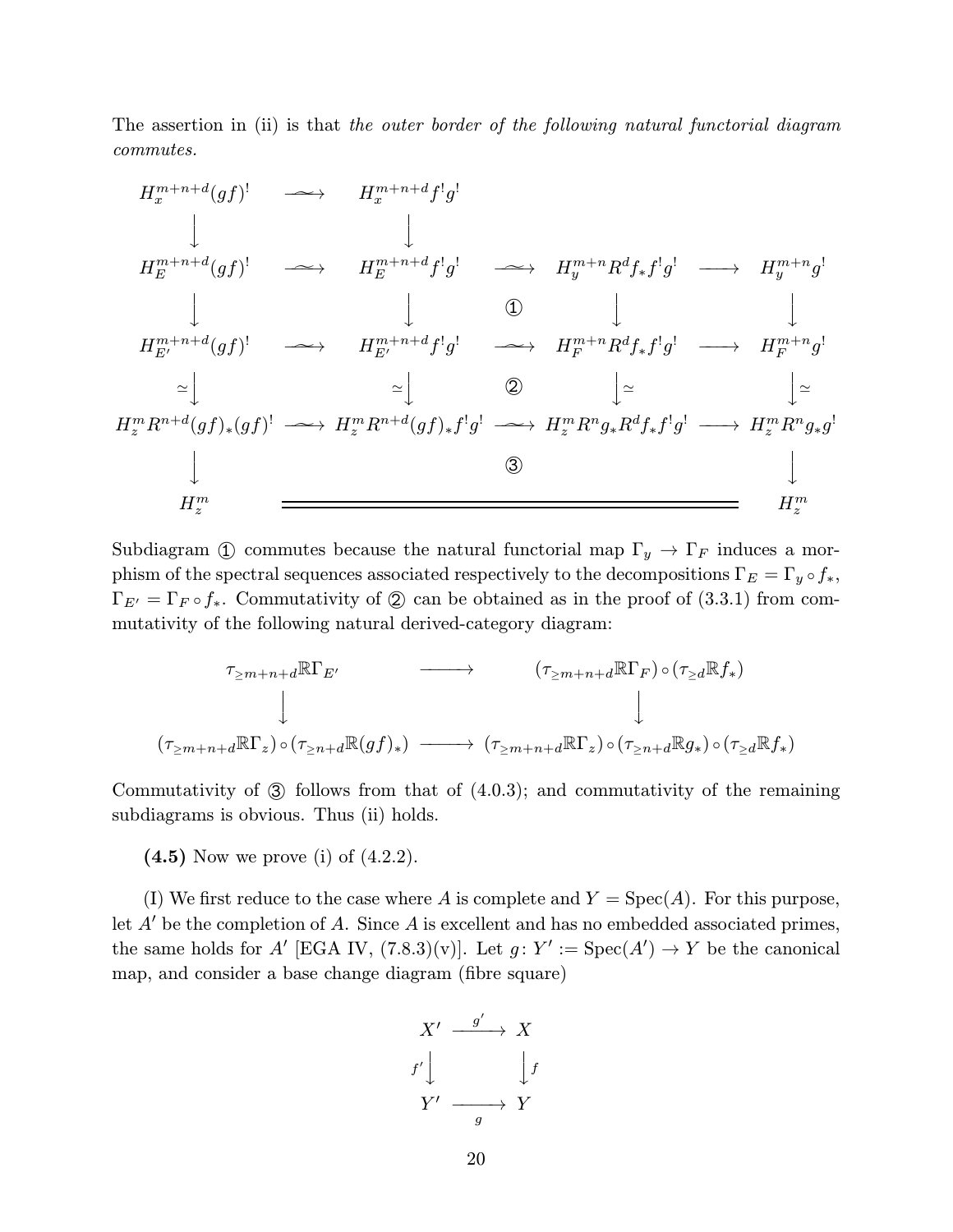Then  $f' \in \mathfrak{C}^d$ . (Equidimensionality of f' is given by [EGA IV, (13.3.8)]. Generic smoothness follows from the fact that the flat map  $g'$  takes each maximal point of  $X'$  to a maximal point of X. That X' has no embedded associated points is shown in [HK1, 1.9].) By [HS, Prop.3.1] we have a commutative diagram of natural isomorphisms

(4.5.1)  
\n
$$
g^{\prime*} f^! \mathbb{O}_Y \longrightarrow f^{\prime!} \mathbb{O}_{Y'}
$$
\n
$$
\simeq \bigcup_{g^{\prime*} \omega_f^d} \longrightarrow \bigcup_{\omega_{f'}^d}
$$

Let y' be the closed point of Y', let  $E' := f^{-1}{y' = g^{-1}E}$ , and let x' correspond to x under the isomorphism  $E' \rightharpoonup E$  induced by g'. Let R' be the R-algebra  $\mathcal{O}_{X',x'}$  and let  $J' := JR'$ . Set  $\mathfrak{F}' := g^*\mathfrak{F}$ . As in (4.2.1), we can identify  $H_y^n(\mathfrak{F})$  and  $H_{y'}^n(\mathfrak{F}')$ .

We claim that the following two diagrams (in which unlabeled maps are the obvious ones) commute:

$$
H_y^n(\mathcal{F}) \otimes_A H_{\mathbf{t}R}^d((f^! \mathcal{O}_Y)_x) \longrightarrow H_{y'}^n(\mathcal{F}') \otimes_{A'} H_{\mathbf{t}R'}^d((f'^! \mathcal{O}_{Y'})_{x'})
$$
  
\n
$$
\simeq \downarrow \qquad \qquad \downarrow \qquad \downarrow
$$
  
\n
$$
H_y^n(\mathcal{F}) \otimes_A H_{\mathbf{t}R}^d(\omega_{R/A}^d) \longrightarrow H_{y'}^n(\mathcal{F}') \otimes_{A'} H_{\mathbf{t}R'}^d(\omega_{R'/A'}^d)
$$
  
\n
$$
H_y^n(\mathcal{F}) \otimes_A A' \longrightarrow H_{y'}^n(\mathcal{F}') \otimes_{A'} A'
$$
  
\n
$$
\downarrow \qquad \qquad \downarrow
$$
  
\n
$$
H_y^n(\mathcal{F}) \longrightarrow H_{y'}^n(\mathcal{F}') \otimes_{A'} A'
$$
  
\n
$$
\downarrow \qquad \qquad \downarrow
$$
  
\n
$$
\downarrow \qquad \qquad \downarrow
$$
  
\n
$$
H_y^n(\mathcal{F}) \longrightarrow H_{y'}^n(\mathcal{F}')
$$

$$
H_y^n(\mathcal{F}) \otimes_A H_y^d((f^! \mathcal{O}_Y)_x) \longrightarrow H_{y'}^n(\mathcal{F}') \otimes_{A'} H_{y'}^d((f'^! \mathcal{O}_{Y'})_{x'})
$$
  
\n
$$
\downarrow \downarrow \qquad \qquad \bigoplus_{\mu \downarrow} \qquad \qquad \bigdownarrow \mu
$$
  
\n
$$
H_x^{n+d}(f^* \mathcal{F} \otimes_{\mathcal{O}_X} f^! \mathcal{O}_Y) \longrightarrow H_{x'}^{n+d}(f'^* \mathcal{F}' \otimes_{\mathcal{O}_{X'}} f'^! \mathcal{O}_{Y'})
$$
  
\n(4.5.3)  
\n
$$
\downarrow \eta
$$
  
\n
$$
H_x^{n+d}(f^! \mathcal{F}) \longrightarrow H_{x'}^{n+d}(f'^! \mathcal{F}')
$$
  
\n
$$
H_x^{f} \downarrow \qquad \qquad \bigoplus_{\substack{t_x^f \downarrow \\ t_x^f \downarrow}} H_{y'}^n(\mathcal{F}) \longrightarrow H_{y'}^n(\mathcal{F}')
$$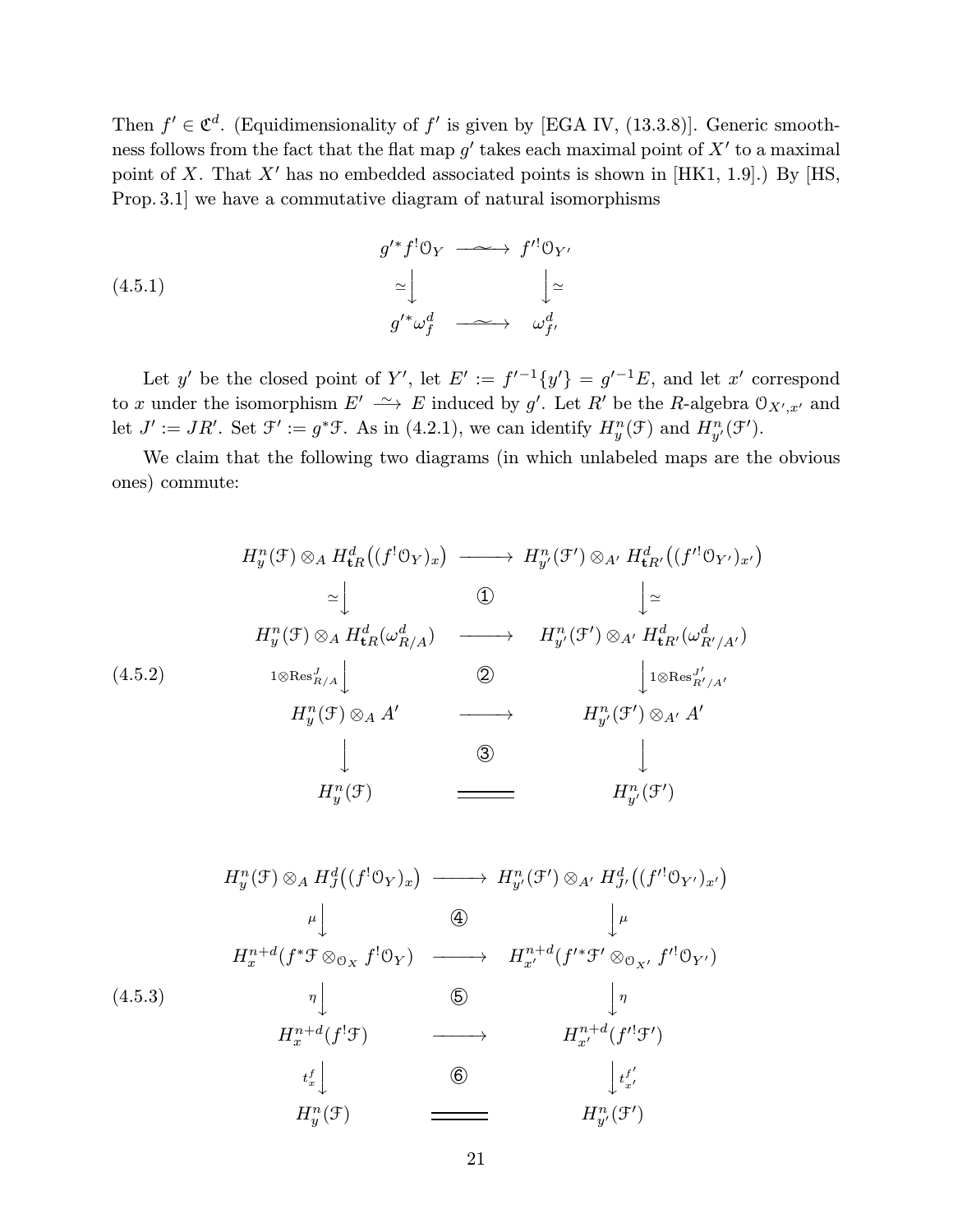Commutativity of subdiagram  $\textcircled{1}$  follows from that of  $(4.5.1)$  and the (easily proved) fact that for R'-modules, the functors  $H_{\mathbf{t}R}^d$  and  $H_{\mathbf{t}R'}^d$  are naturally isomorphic. Commutativity of  $\odot$  results from the fact that the local homomorphism  $R \rightarrow R'$  extends to an isomorphism of completions. (By [HK1, Definition 2.1],  $\text{Res}_{R/A}^J$  depends only on  $\hat{R}$ .) Commutativity of  $\circled{3}$  is clear. Commutativity of  $\circled{4}$  is left to the reader. Commutativity of  $\circledS$  follows from (2.2.6). Subdiagram  $\circledS$  can be expanded as follows, with  $\mathcal{E} := f^{!}\mathcal{F}$  and  $\mathcal{E}' := f'^{!} \mathcal{F}' \cong g'^{*} \mathcal{E}$ , cf. (2.2.4), so that there is a natural map  $\mathcal{E} \to g'_{*} \mathcal{E}'$ :

$$
H_x^{n+d}(\mathcal{E}) \longrightarrow H_E^{n+d}(\mathcal{E}) \xrightarrow{\delta^{-1}} H_y^n(R^d f_* \mathcal{E}) \xrightarrow{H_y^n(t_f)} H_y^n(\mathcal{F})
$$
  
\n
$$
\downarrow \qquad \qquad \downarrow \qquad \qquad \downarrow
$$
  
\n
$$
H_x^{n+d}(g'_* \mathcal{E}') \longrightarrow H_E^{n+d}(g'_* \mathcal{E}') \xrightarrow{\delta^{-1}} H_y^n(R^d f_* g'_* \mathcal{E}') \xrightarrow{\textcircled{9}}
$$
  
\n
$$
\downarrow \qquad \textcircled{8} \qquad \qquad \downarrow \qquad \textcircled{8}
$$
  
\n
$$
H_{x'}^{n+d}(\mathcal{E}') \longrightarrow H_{E'}^{n+d}(\mathcal{E}') \xrightarrow{\delta^{-1}} H_{y'}^n(R^d f'_* \mathcal{E}') \xrightarrow{H_{y'}^n(t_{f'})} H_{y'}^n(\mathcal{F}')
$$

(The map  $\gamma$  arises via the natural functorial map  $R^d f_* g'_* \to g_* R^d f'_*$ .) Commutativity of 8 is an exercise on derived functors. It follows, for example, from commutativity of the following natural derived-category diagram (keep in mind that the maps q and  $q'$  are affine, so that, for instance,  $g'_* \mathcal{E}' \longrightarrow \mathbb{R} g'_* \mathcal{E}'$ :



Commutativity of  $\mathcal{D}$  is left to the reader. Finally, since by the definition of  $(2.2.2)$  there is a natural commutative diagram of functorial maps

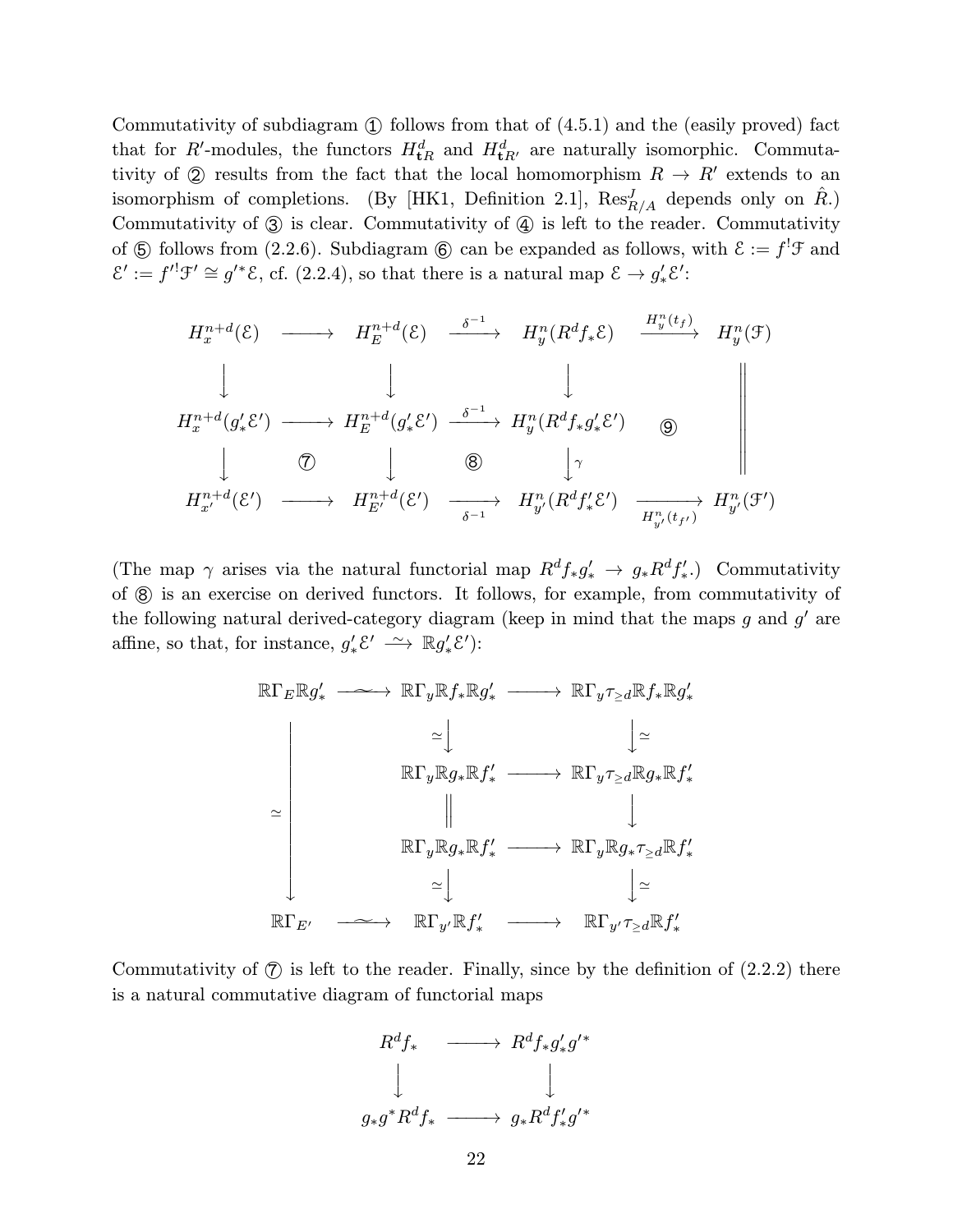therefore subdiagram  $\circled{9}$  commutes by [Km, pp. 44-45, Thm. 5(i)]. So (4.5.2) and (4.5.3) do indeed commute.

Since (4.2.2) asserts the equality of the maps which arise by composing the columns on the left of (4.5.2) and (4.5.3) respectively, it will be enough now to show equality for the columns on the right, so that we can replace Y by Y'. Thus we can assume that A is complete and that  $Y = \text{Spec}(A)$ .

(II) Arguing as in [HK1, 4.10] (or cf. [EGA II, (6.2.5)]), we can find an affine neighborhood  $U := \text{Spec}(T)$  of x, and a sequence  $\mathbf{t}' := (t'_1, \ldots, t'_d)$  in T whose image in R is  $\mathbf{t}$ , and such that the scheme  $Z := \text{Spec}(T/\mathbf{t}'T)$  is closed in X and finite over Y; and we may assume furthermore that  $T/t'T$  is a local ring, so that for any  $r > 0$ , the natural map  $T/\mathbf{t}'^{r}T \to R/\mathbf{t}^{r}R$  is an isomorphism (where  $\mathbf{t}^{r} := (t_{1}^{r}, \ldots, t_{d}^{r}),$  and similarly for  $\mathbf{t}'^{r}$ ). It follows from the identification  $H_{\mathbf{t}'T}^d(D) = \varinjlim(D/\mathbf{t}'^T D)$  that for any T-module D,

$$
H_{\mathbf{t}^{\prime}T}^d(D) = H_{\mathbf{t}R}^d(D \otimes_T R);
$$

and by (3.2.3), for example, there is a natural isomorphism

$$
H_{\mathbf{t}^{\prime}T}^d(D \otimes_T R) \, \xrightarrow{\sim} \, H_{\mathbf{t}R}^d(D \otimes_T R) \, .
$$

For any quasi-coherent  $\mathcal{O}_X$ -Module D, let D be the T-module  $\Gamma(U, \mathcal{D})$ . By excision, and the preceding remarks, we have

$$
H_Z^d(X, \mathcal{D}) = H_Z^d(U, \mathcal{D}|U) = H_{\mathbf{t}'T}^d(D) = H_{\mathbf{t}R}^d(D \otimes_T R) = H_{\mathbf{t}R}^d(\mathcal{D}_x).
$$

We conclude (cf. [HK1, Prop. 4.2]):

 $(4.5.4)$  LEMMA. With preceding notation, the higher direct image with support in Z,  $R_Z^d f_* \mathcal{D}$ , is the quasi-coherent  $\mathcal{O}_Y$ -Module associated to the A-module  $H_{\mathbf{t}R}^d(\mathcal{D}_x)$ .

(III) For any closed subscheme Z of X, any  $\mathcal{O}_X$ -Module E, and any  $\mathcal{O}_Y$ -Module F, consider the natural composition

$$
G_Z(\mathcal{F},\mathcal{E})\colon \mathcal{F} \otimes_{\mathcal{O}_Y} R_Z^d f_*\mathcal{E} \to f_* f^* \mathcal{F} \otimes_{\mathcal{O}_Y} R_Z^d f_*\mathcal{E} \to R_Z^d f_*(f^* \mathcal{F} \otimes_{\mathcal{O}_X} \mathcal{E})
$$

where the second map arises from a cup product. The case  $Z = X$  was treated in §2; and as in (2.1) we can show that  $G_Z(\mathcal{F}, \mathcal{E})$  is an isomorphism. For present purposes, the following description of the cup product is needed—and using this description one can forget about the term "cup product" both here and in §2.

For any  $\mathcal{O}_X$ -Module D, then, we define a bifunctorial map of  $\mathcal{O}_Y$ -Modules

$$
f_*(\mathcal{D}) \otimes R_Z^d f_*(\mathcal{E}) \to R_Z^d f_*(\mathcal{D} \otimes \mathcal{E})
$$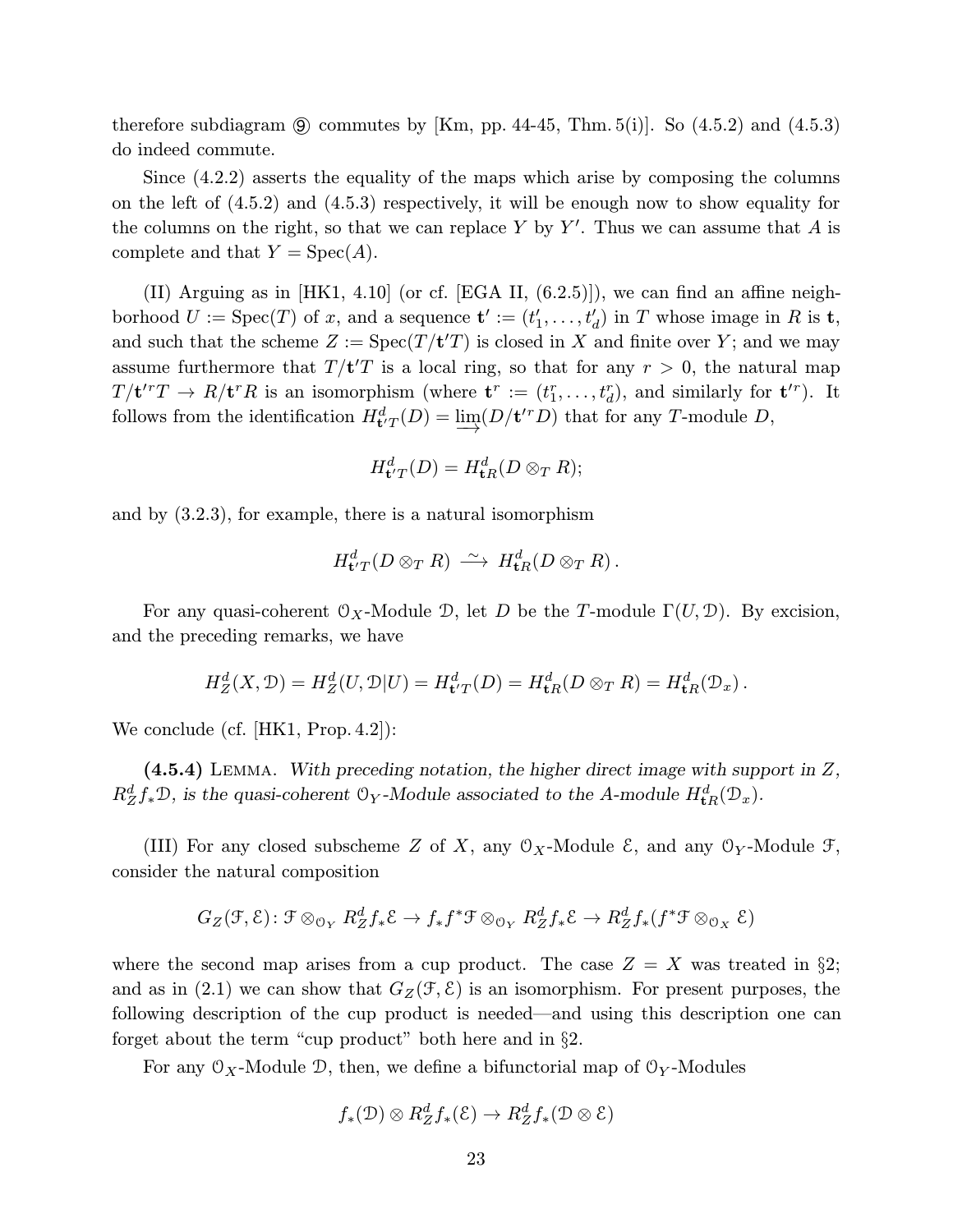or, equivalently,

$$
f_*(\mathfrak{D}) \to \mathcal{H}om_{\mathfrak{O}_Y}\left(R_Z^df_*(\mathcal{E}), R_Z^df_*(\mathfrak{D}\otimes \mathcal{E})\right),
$$

to be, over each open subset U of Y, with  $V := f^{-1}U$ , the natural map

$$
\Gamma_U f_*(\mathcal{D}) = \Gamma_V(\mathcal{D}) = \text{Hom}_V(\mathcal{O}_X, \mathcal{D})
$$
  
\n
$$
\rightarrow \text{Hom}_U(R_Z^d(f|V)_*(\mathcal{O}_X \otimes \mathcal{E}), R_Z^d(f|V)_*(\mathcal{D} \otimes \mathcal{E}))
$$
  
\n
$$
= \Gamma_U \mathcal{H}om_{\mathcal{O}_Y}(R_Z^df_*(\mathcal{E}), R_Z^df_*(\mathcal{D} \otimes \mathcal{E})).
$$

One checks then that the following diagram commutes:

(4.5.5)  
\n
$$
H_{\mathbf{t}R}^d(\mathcal{F}_y \otimes_A \mathcal{E}_x) \longrightarrow (R_Z^d f_*(f^* \mathcal{F} \otimes_{\mathcal{O}_X} \mathcal{E}))_y
$$
\n
$$
\xrightarrow{(3.3)} \Big| \simeq \qquad \qquad \simeq \Big[ G_Z(\mathcal{F}, \mathcal{E}) \Big] \simeq \qquad \qquad \simeq \Big[ G_Z(\mathcal{F}, \mathcal{E}) \Big] \simeq \qquad \qquad \qquad \mathcal{F}_y \otimes_A H_{\mathbf{t}R}^d(\mathcal{E}_x) \longrightarrow \qquad \qquad \left( \mathcal{F} \otimes_{\mathcal{O}_Y} R_Z^d f_*(\mathcal{E}) \right)_y
$$

(IV) Let us write  $\omega$  for  $f^!O_Y$ . Our problem is now reduced to showing that the following diagram of natural maps commutes. (Keeping in mind the foregoing identification of  $(R_Z^d f_* \omega)_y$  with  $H_{\mathbf{t}R}^d(\omega_x) \cong H_{\mathbf{t}R}^d(\omega_{R/A}^d)$ , note, using commutativity of (4.5.5), that the composition—call it  $c$ —in the left column equals the natural composition

$$
H_{sR}^{n}(H_{tR}^{d}(\mathcal{F}_{y}\otimes_{A}\omega_{x})) \xrightarrow{\sim} H_{sR}^{n}(\mathcal{F}_{y}\otimes_{A}H_{tR}^{d}(\omega_{x}))
$$

$$
\xrightarrow{\sim} H_{sA}^{n}(\mathcal{F}_{y})\otimes_{A}H_{tR}^{d}(\omega_{x})
$$

$$
\xrightarrow{\sim} H_{y}^{n}(\mathcal{F})\otimes_{A}(R_{Z}^{d}f_{*}\omega_{y}).
$$

Note also that the map  $\mu$  in (4.2.2) is  $(3.3) \circ c^{-1}$ ; and that the bottom row is  $1 \otimes \text{Res}_{R/A}^J$ by the Residue Theorem in [HS], together with [HK1, 1.7 and 2.6].)

$$
H_{sR}^{n}(H_{tR}^{d}((f^{*}\mathcal{F}\otimes\omega)_{x})) \xrightarrow{(3.3)} H_{x}^{n+d}(f^{*}\mathcal{F}\otimes\omega) \xrightarrow{\eta} H_{x}^{n+d}(f^{!}\mathcal{F})
$$
  

$$
\downarrow \qquad \qquad \downarrow \qquad \qquad \downarrow
$$
  

$$
\downarrow \qquad \qquad \downarrow \qquad \qquad \downarrow
$$
  

$$
H_{y}^{n}(R_{Z}^{d}f_{*}(f^{*}\mathcal{F}\otimes\omega)) \xrightarrow{\delta^{-1}} H_{y}^{n+d}(f^{*}\mathcal{F}\otimes\omega) \xrightarrow{\eta} H_{E}^{n+d}(f^{!}\mathcal{F})
$$
  

$$
\leq \downarrow \qquad \qquad \downarrow \geq \qquad \qquad \downarrow \geq \qquad \qquad \downarrow
$$
  

$$
H_{y}^{n}(\mathcal{F}\otimes R_{Z}^{d}f_{*}\omega) \xrightarrow{\gamma} H_{y}^{n}(\mathcal{F}\otimes R^{d}f_{*}\omega) \xrightarrow{\eta} H_{y}^{n}(R^{d}f_{*}f^{!}\mathcal{F})
$$
  

$$
\simeq \downarrow \qquad \qquad \downarrow \geq \qquad \qquad \downarrow
$$
  

$$
H_{y}^{n}(\mathcal{F}\otimes R_{Z}^{d}f_{*}\omega) \xrightarrow{\gamma} H_{y}^{n}(\mathcal{F}\otimes R^{d}f_{*}\omega) \xrightarrow{\gamma} H_{y}^{n}(\mathcal{F})
$$
  

$$
\simeq \downarrow \qquad \qquad \downarrow \geq \qquad \qquad \downarrow \geq
$$
  

$$
H_{y}^{n}(\mathcal{F})\otimes (R_{Z}^{d}f_{*}\omega)_{y} \xrightarrow{\gamma} H_{y}^{n}(\mathcal{F})\otimes (R^{d}f_{*}\omega)_{y} \xrightarrow{\gamma} H_{y}^{n}(\mathcal{F})\otimes A
$$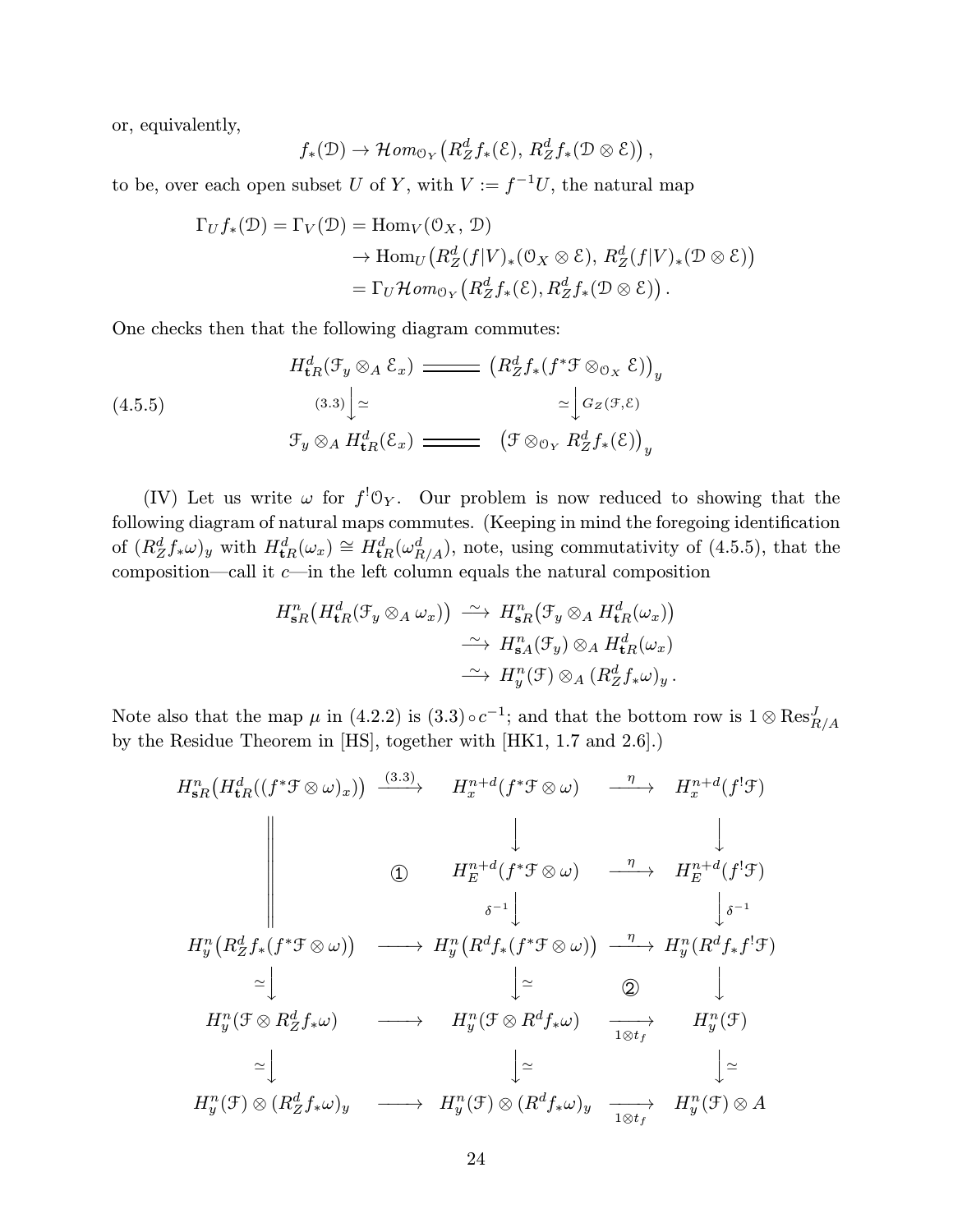Commutativity of subdiagram  $\Omega$  is again a formal exercise on derived functors, perhaps best left to the reader, but in any case resulting from commutativity of the following diagram of functors on  $\mathbf{D}_{\mathrm{qc}}^+(X)$  (where  $\Gamma_Z$  denotes "sheaf of sections with support in Z," where  $\sigma_x$  is the exact functor "stalk at x," and where  $\tau_e$  stands for  $\tau_{\geq e}$ ):

$$
(\tau_{n+d}\mathbb{R}\Gamma_{sR}) \circ (\tau_d\mathbb{R}\Gamma_{tR}\sigma_x) \iff \tau_{n+d}\mathbb{R}\Gamma_{sR}\mathbb{R}\Gamma_{tR}\sigma_x \iff \tau_{n+d}\mathbb{R}\Gamma_x
$$
  
\n
$$
\cong \downarrow \qquad \qquad \downarrow \cong \qquad \qquad \downarrow \cong
$$
  
\n
$$
(\tau_{n+d}\mathbb{R}\Gamma_y) \circ (\tau_d\mathbb{R}f_*\mathbb{R}f_Z) \iff \tau_{n+d}\mathbb{R}\Gamma_y\mathbb{R}f_*\mathbb{R}f_Z \iff \tau_{n+d}\mathbb{R}\Gamma_E\mathbb{R}f_Z
$$
  
\n
$$
\downarrow \qquad \qquad \downarrow
$$
  
\n
$$
(\tau_{n+d}\mathbb{R}\Gamma_y) \circ (\tau_d\mathbb{R}f_*) \iff \tau_{n+d}\mathbb{R}\Gamma_y\mathbb{R}f_* \iff \tau_{n+d}\mathbb{R}\Gamma_E
$$

Commutativity of  $(2)$  results from the definition of  $\eta$ , cf.  $(2.1.1)$ ; and commutativity of the remaining subdiagrams is obvious.

This completes our proof of Proposition  $(4.2.2)$ , and of Theorem  $(4.1)$ .

(4.6) Remark. One can (should?) formulate and prove Theorem (4.1) without assuming that the maps  $f$  and  $g$  are proper. Without details, which would lead too far afield, here are some brief indications.

According to [HS, Cor. 1.7], one can define a functor  $f' : Y_{\text{qc}} \to X_{\text{qc}}$  for every finite-type map  $f : X \to Y$ of noetherian schemes with fibres of dimension  $\leq d$ , in such a way that if f is proper then  $f^!$  is the functor used throughout this paper, and that if  $i: W \to X$  is an open immersion, then  $(f \circ i)^! = i^* \circ f^!$ . This  $f^!$ behaves well with respect to flat base-changes  $Y' \to Y$ .

 $\text{For maps } f \colon X \to Y \text{ in } \mathfrak{C}^d \text{ and } g \colon Y \to S \text{ in } \mathfrak{C}^n, \text{ one can find a canonical isomorphism } f^! \omega_g^n \stackrel{\sim}{\longrightarrow} \omega_{gf}^{n+d}$ (cf. [HS,  $\S4$ ] for the case when f is proper).

The map  $\eta_f$  of §2 can also be defined for non-proper f. This is because  $\eta_f$ , as defined in §2 for proper f, is local, in the following sense. Let  $f_k: X_k \to Y$   $(k = 1, 2)$  be proper maps with fibres of dimension  $\leq d$ , and let  $i_k: U \to X_k$  be open immersions. Then there is a natural identification of the functorial maps  $i_1^*\eta_{f_1}$  and  $i_2^*\eta_{f_2}$ . The proof is rather long and technical, and follows the lines of the proof in [HS, 1.1] for the identification of  $i_1^* f_1^!$  and  $i_2^* f_2^!$  which underlies the above-mentioned definition of  $f^!$  for non-proper f.

Given these facts, one can now state Theorem  $(4.1)$  without assuming f and g to be proper. To prove it, one notes that the question is local, and that locally, in view of the "quasinormalization" characterization of equidimensional maps [EGA IV, (13.3.1)(b)], and Zariski's Main Theorem [EGA IV, (18.12.13)], one can compactify the situation, i.e., arrange that it arise from the proper case by restriction to suitable open subsets. Thus the general case can be reduced to the proper case treated here.

#### REFERENCES

- [GD] A. GROTHENDIECK, J. DIEUDONNÉ, Éléments de Géométrie Algébrique, Springer-Verlag, Heidelberg, 1971.
- [EGA II] , Éléments de Géométrie Algébrique, Publ. Math. IHES, 8 (1961).
- [EGA III] \_\_\_\_\_, Éléments de Géométrie Algébrique, Publ. Math. IHES, 11 (1961).
- [EGA IV] , Éléments de Géométrie Algébrique, Publ. Math. IHES, 24 (1965), 28 (1966), 32 (1967).
- [RD] R. Hartshorne, Residues and Duality, Lecture Notes in Math. 20, Springer-Verlag, Heidelberg, 1966.
- [Ha] , Algebraic Geometry, Springer-Verlag, Heidelberg, 1977.